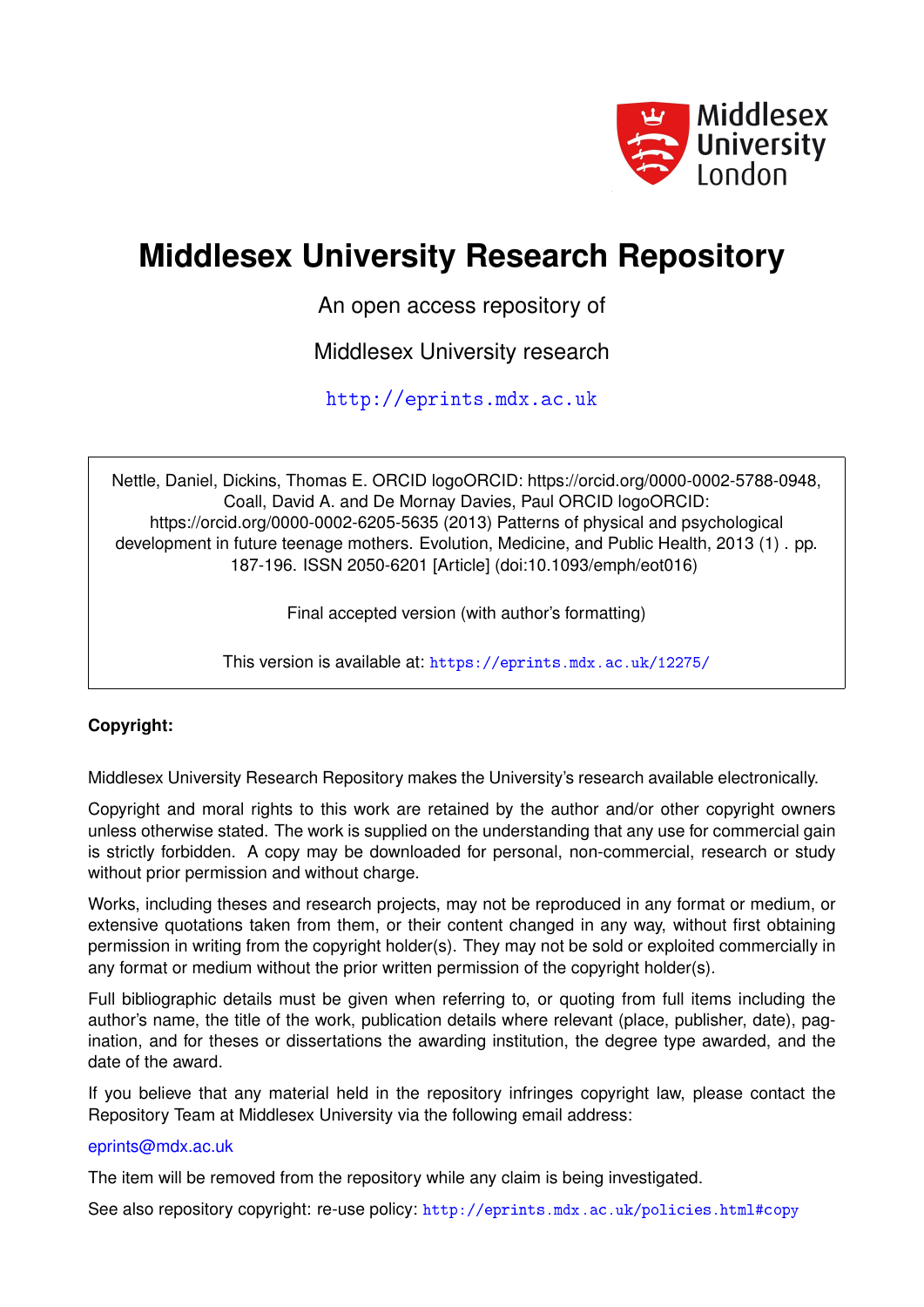#### Title: Patterns of physical and psychological development in future teenage mothers

Page heading title: Physical and psychological development in teenage mothers

Lay Summary: The developmental patterns of teenage mothers are consistent with the idea that early childbearing is a component of an accelerated reproductive strategy induced by early-life conditions. The implications for interventions likely to affect the rate of teenage childbearing are discussed.

Word Count (abstract): 245

Word Count (main text): 4047

Tables: 4

Daniel Nettle<sup>1</sup>

Thomas E. Dickins<sup>2\*</sup>

David A. Coall<sup>3, 4</sup>

Paul de MornayDavies<sup>2</sup>

1. Centre for Behaviour and Evolution, Institute of Neuroscience, Newcastle University, United Kingdom

2. Department of Psychology, Middlesex University, United Kingdom

3. Community, Culture, and Mental Health Unit, School of Psychiatry and Clinical Neurosciences, University of Western Australia, Australia

4. School of Medical Sciences, Edith Cowan University, Australia

\* Corresponding author: t.dickins@mdx.ac.uk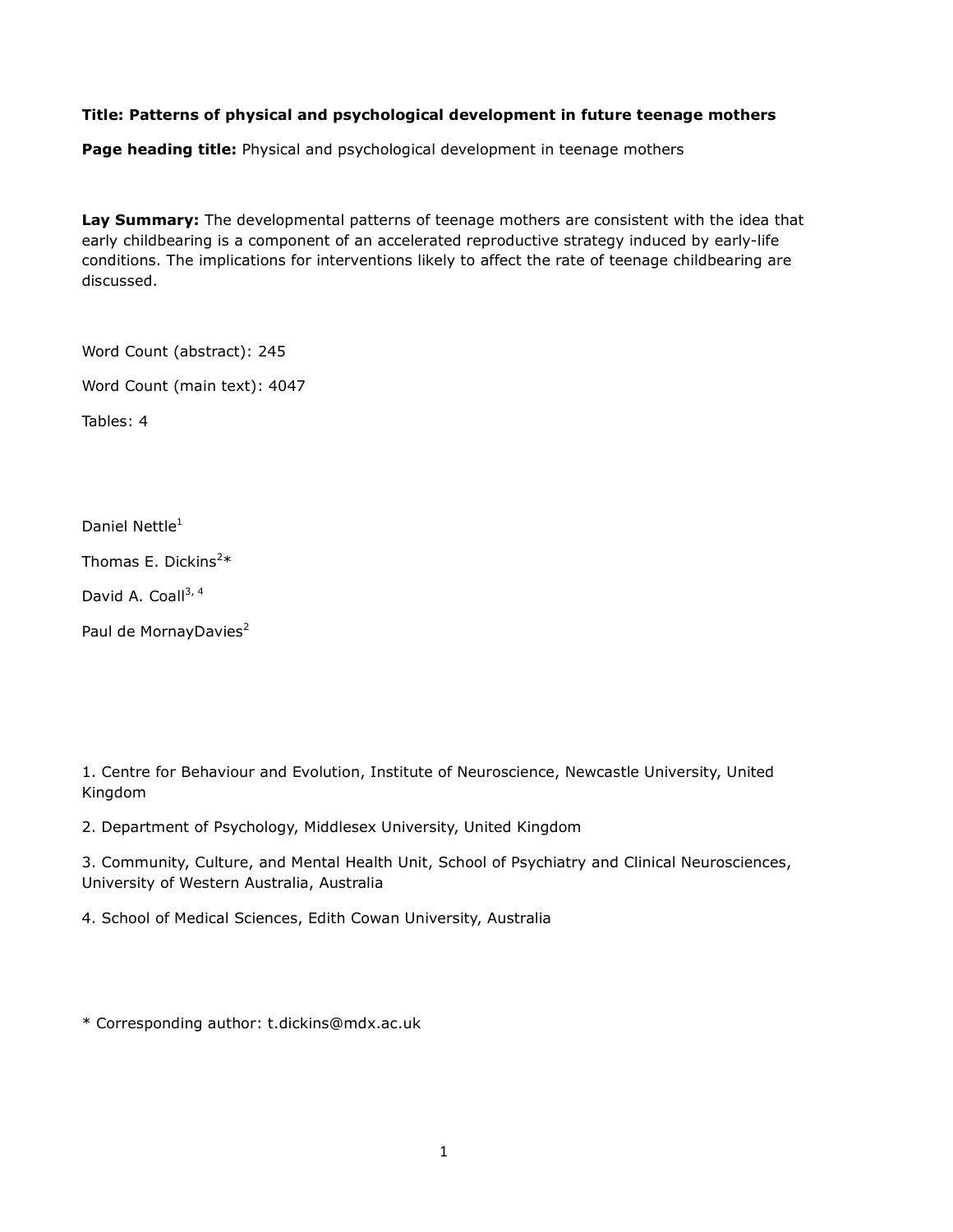#### Abstract

#### Background and objectives

Teenage childbearing may have childhood origins and can be viewed as the outcome of a coherent reproductive strategy associated with early environmental conditions. Life-history theory would predict that where futures are uncertain fitness can be maximized through diverting effort from somatic development into reproduction. Even before the childbearing years, future teenage mothers differ from their peers both physically and psychologically, indicating early calibration to key ecological factors.Cohort data has not been deliberately collected to test life-history hypotheses within Western populations. None the less, existing data sets can be used to pursue relevant patterns using socioeconomic variables as indices of relevant ecologies.

#### Methodology

We examined the physical and psychological development of 599 young women from the National Child Development Study who became mothers before age 20, compared to 599 socioeconomically matched controls.

#### Results

Future young mothers were lighter than controls at birth and shorter at age 7. They had earlier menarche and accelerated breast development, earlier cessation of growth, and shorter adult stature. Future young mothers had poorer emotional and behavioural adjustment than controls at age 7 and especially 11, and by age 16, idealised younger ages for marriage and parenthood than did the controls.

#### Conclusions and implications

The developmental patterns we observed are consistent with the idea that early childbearing is a component of an accelerated reproductive strategy that is induced by early-life conditions. We discuss the implications for the kinds of interventions likely to affect the rate of teenage childbearing.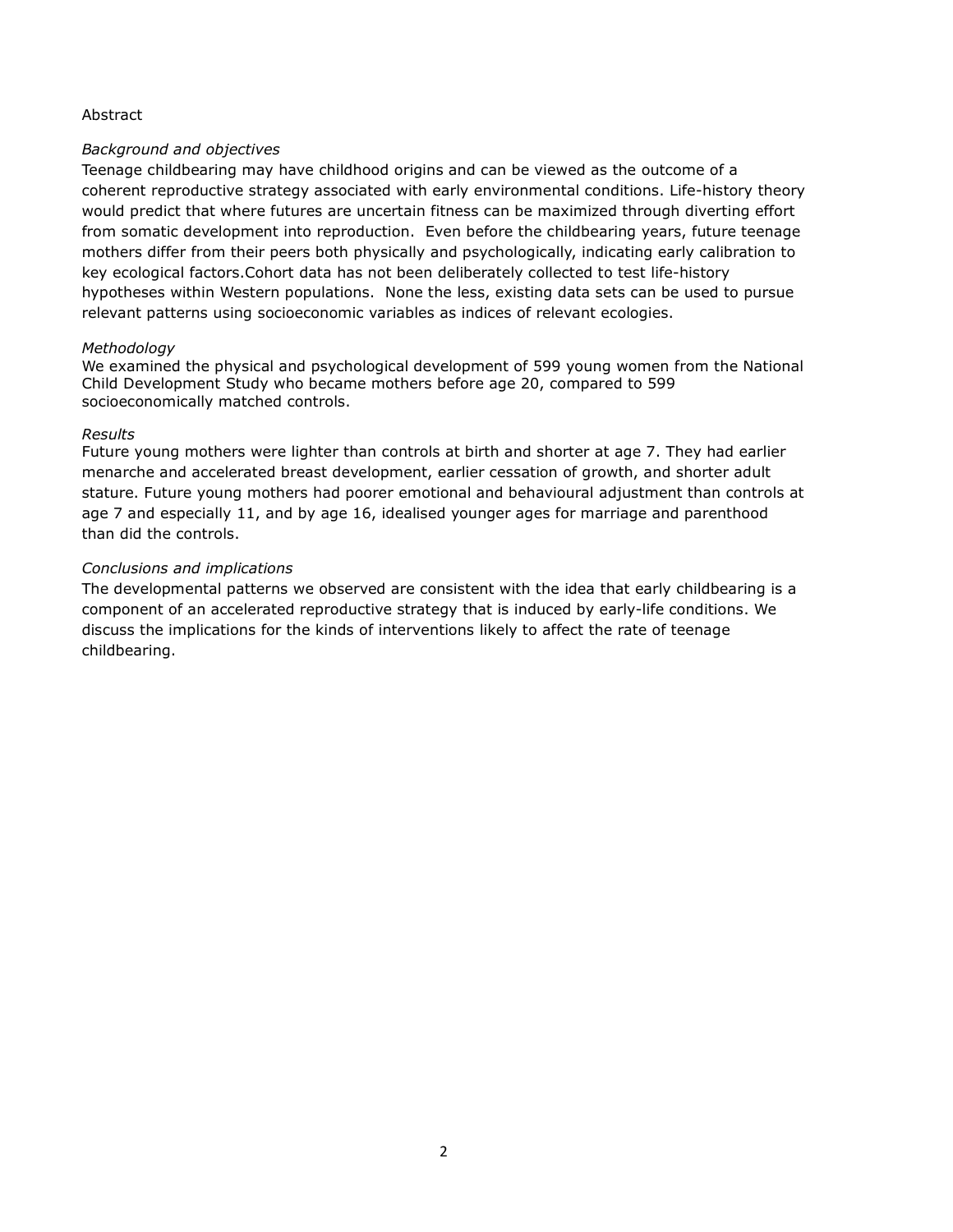#### Introduction

Most women in Western populations delay the onset of childbearing. However, there is a small minority who become mothers before the age of 20. This 'teenage childbearing' phenomenon continues to attract public health interest and policy interventions [1–3], although the basis for considering it a major problem is debatable [4–6]. Policy makers often regard teenage childbearing as a mistake, stemming from lack of skills and knowledge surrounding contraception and sexual relationships[2,7]. However, the contention that contraceptive behaviour or knowledge is a major causal factor is not well supported by evidence [1,8,9]. Moreover, programmes of intervention that provide contraceptive education to adolescents have been found to have no effect on the rate of teenage childbearing[10–12].

Policy makers have viewed this phenomenon as the outcome of 'poor' reasoning, and it is assumed that better reasoning will lead to delayed reproduction [13]. An alternative perspective holds that early childbearing is part of a coherent reproductive strategy for some women. Indeed, women's ideal age for parenthood, surveyedat age 16 in the National Child Development Study (see below), is generally a good predictor of their subsequent actual age at first pregnancy [14]. Such desires could be seen as indicative of peer pressure imposing a social norm within such populations, but stable pro-natal attitudes of this sort also require an explanation, and could easily be symptomatic of a reproductive strategy [13]. Additionally, teenage mothers reach menarche relatively early [15], suggesting more rapid maturation.

Reproductive strategies differ between and within species. Life-history theorycaptures these differences [16]. A key assumption is that organisms will act to maximize their average lifetime inclusive fitness, and that selection will have led to the evolution of proximate mechanisms that enable physiological and behavioural calibration to local ecological contingencies [17]. The degree of calibrationwill vary across species from fixed to more plasticstrategies. Those that inhabit relatively stable ecological niches are more likely to have low levels of plasticity compared with generalists orthose from stochastic ecologies [18–20]. Within a species, where different ecologies are populated, we should expect to see different phenotypic responses in order to maximize inclusive fitness.

Whether or not an organism is high or low on plasticity, their phenotype is regarded asthe outcome of selection operating within the parameters of key trade-offs. "Trade-offs represent the costs paid in the currency of fitness when a beneficial change in one trait is linked to a detrimental change in another" [21]. One key trade-off is that between current and future reproduction. Physiologically this amounts to a decision about when to stop investing in somatic capital (growth and maintenance) and divert energy into reproduction [17,22]. Some species have a total commitment to this decision, including Pacific salmon, whose bodies deteriorate during spawning as they divert all of their somatic capital into reproduction. They die immediately after this event. Other species, including our own, have a mixed allocation across lifespan, and in our case we have a lengthy pre- and post-reproduction life [23].

Within species variation in timing of first reproduction should be sensitive to local ecology. A resource rich ecology will enable a relatively lengthy investment in somatic capital and a consequent delay in reproduction. Where the ecology is stressed, and resource acquisition uncertain, the somatic investment should stop sooner, and reproduction will commence earlier [24]. The trade-off between quality and quantity of offspring will also provide selection pressure. Ecological stress can lead to increased reproduction, effectively as a bet-hedging strategy. Better resources allow for investment in more robust, higher quality offspring [25].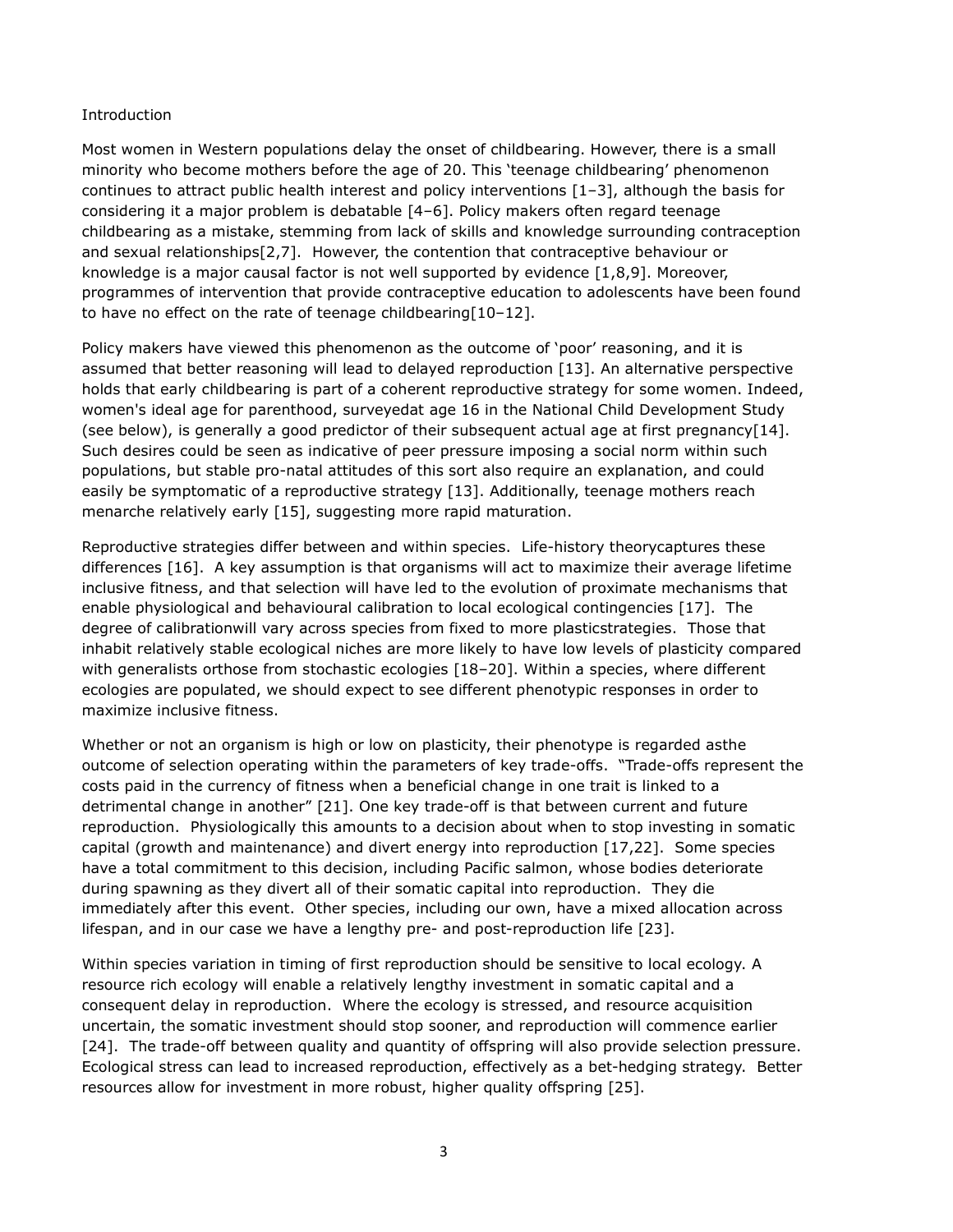Human populations in the developed world are not uniform in their ecological niche, and do not have equal access to resources. This leads to distinct life-history differences in terms of morbidity and mortality across socioeconomic gradients [26].There are also differences in reproductive strategy, such that low socioeconomic status neighbourhoods carry a higher risk of teenage pregnancy and motherhood[3,13,27–29].Life-history theory leads us to expect key individual differences in behaviour and physical growth between those who engage in early reproduction compared with those who are relatively delayed. Thus, teenage motherhood can be seen as an extreme end of a niche-specific early fertility strategy. The average age of first birth in poorer neighbourhoods will be lower than that in wealthier boroughs, but not all reproduction will begin during teenage years in deprived areas [30]. For those who do reproduce during their teenage years we must look to additional differences between mothers, and idiosyncratic ecological issues, beyond a general socioeconomic categorization.

Belsky, Steinberg and Draper [31]proposed that adverse early-life conditions – specifically, low parental investment and family stress - induce accelerated reproductive strategies as an adaptive response. Many studies have observed associations consistent with this hypothesis, such as those between low birthweight and early menarche [32–34], poor parent-child relationships and early menarche[35–38], or between stressful family environment and age at first sexual activity or conception [39,40]. It is hard to separate out genetic and environmental explanations for these associations, given that there are established heritable effects on pubertal maturation [41], and there could be genetic correlations between these factors and parenting behaviours[42,43]. However, evidence from genetically informative study designs [36], and experimental animal models [44,45], suggests that the relationship between early-life inputs and subsequent reproductive strategies may be partly causal. Gene X Environment interactions, whereby people with some genotypes are more responsive than others to the effect of rearing conditions, are also plausible[46].

If teenage childbearing is the outcome of a coherent reproductive strategy, and if that strategy is induced by early environmental conditions, then we can predict that future teenage mothers will differ from their peers in many ways beyond their knowledge about contraception. Moreover, these differences should be evident well before the childbearing years. Physically, we should expect relatively poor growth very early in life, since growth immediately before and after birth is highly sensitive to maternal investment[47,48]. This should however be coupled with earlier puberty, and because of the relationship between pubertal maturation and stature increase[49], also with earlier cessation of stature growth. Early puberty requires rapid weight gain in middle childhood[50,51], and thus we might additionally predict this pattern in future young mothers.

At the psychological level,Belsky, Steinberg and Draper[31]suggested that adverse rearing conditions should be reflected in increased levels of emotional and behavioural problems in childhood, and that these mediate the acceleration of reproductive strategy. Associations have been reported between teenage childbearing and conduct problems in adolescence [52], but there is a paucity of quantitative research examining emotional and behavioural adjustment earlier in childhood in future teenage mothers. The strategic view of teenage childbearing also suggests that future teenage mothers should have a motivational orientation towards early childbearing, and this should be significantly before first conception. Consistent with this view, Maestripieri[53]found that adolescent women from father-absent households, who are prone to show accelerated reproductive strategies, show a greater preference for images of infants than their peers.

In this paper we use longitudinal data from the National Child Development Study(NCDS) to compare the developmental profiles of a group of young women who became teenage mothers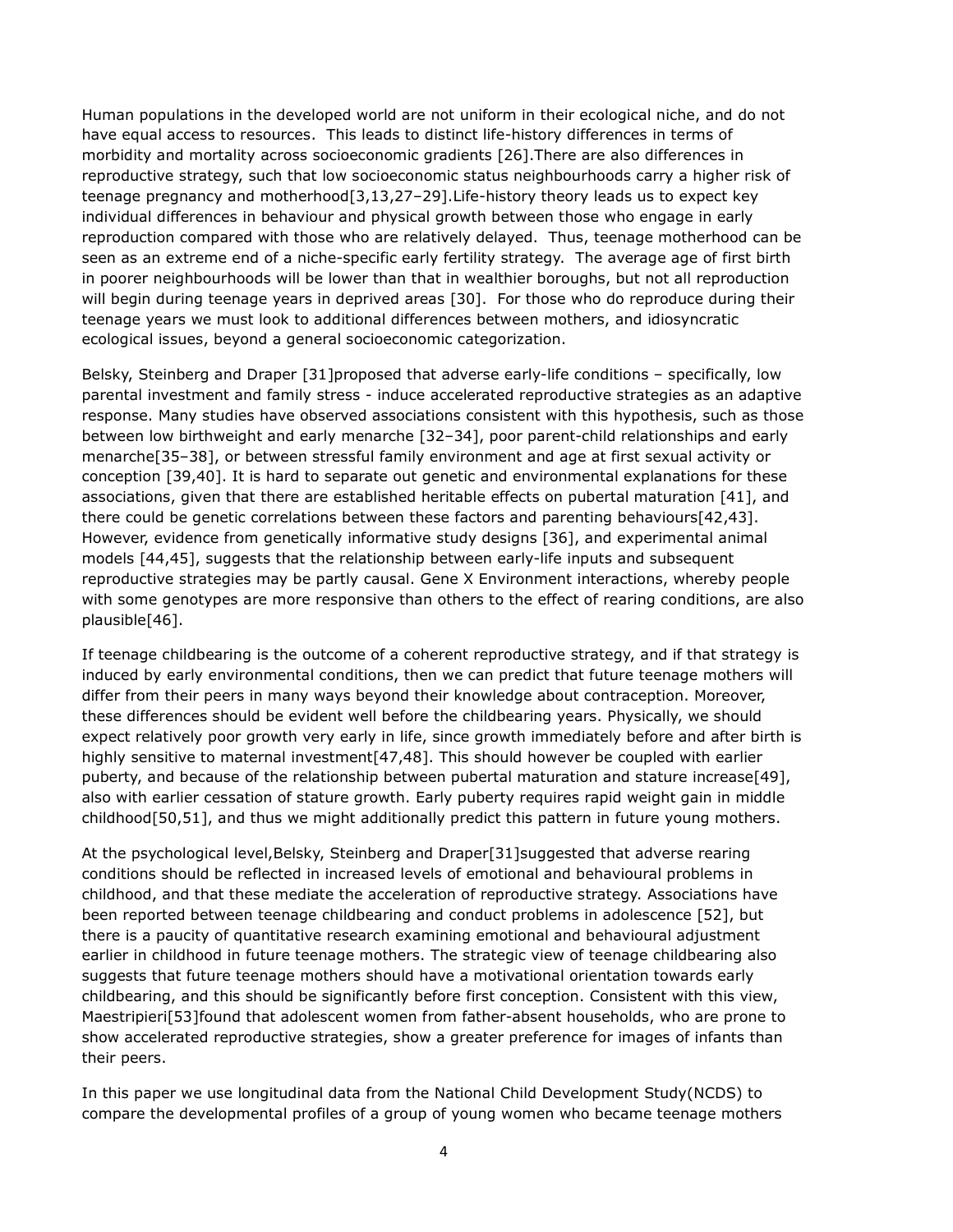with those of a control group who did not. We examine physical variables (weight and height, weight and height gain, pubertal development, timing of menarche), and psychological variables(psychological adjustment in childhood, reproductive intentions at adolescence). As outlined above, we predict that the future young mothers will be characterised by poorer growth very early in life, rapid weight gain in middle childhood, early menarche and pubertal maturation, and the early cessation of growth. Psychologically, we would expect to see negative emotional symptoms and behavioural adjustment problems in childhood, and a motivational orientation to early parenthood that is detectable by adolescence. We also investigate exposure to contraceptive education at age 16, to test for effects of lack of knowledge.

Several of the developmental differences we predict have been found in previous research (for example, early menarche [14] reduced adult stature [54]unhappiness in childhood [55]and idealisationof early parenthood [28]are all associated with teenage childbearing). However, not all studies control rigorously for socio-economic position. This is important, as teenage childbearing is concentrated in the poorest social strata[56], and thus future teenage mothers will differ from the rest of the population in many ways that are related to poverty, but not directly related to their reproductive schedules. In this study we compare future young mothers only to a socioeconomically matched control groupin order to mitigate this problem, and to identify precursors that are specific to teenage childbearing. Moreover, no previous study has examined all of the physical and psychological antecedents in a single investigation. The NCDS has exceptionally rich longitudinal data, including a wide variety of different measures, allowing this order of analysis. We can therefore compare the strength of association across different types of variables to investigate the relative strengths of say, depression in late childhood, early menarche, and lack of contraceptive education, as individual predictors of teenage childbearing.

#### Methods

No separate ethical approval was required for this research, as it was based on a secondary analysis of an existing, anonymous data set. Written consent for the storage of data was given by the parents of all cohort members, and, in adulthood, by the cohort members themselves.

#### Study population and design

We used data from the National Child Development Study, a longitudinal study of all children born in the UK between March  $3<sup>rd</sup>$  and March  $9<sup>th</sup>$  1958. Extensive medical and sociological data were gathered at the time of birth, at 7 years, 11 years, at 16 years, and at 23 years, using perinatal hospital data, physician examination, and interviews with parents, teachers and the cohort members (CMs) themselves. The NCDS is ongoing.

We employed a case control design for the following reasons. First, it is advantageous for studying dynamic populations in which follow-up is difficult. Second, it is effective for examining outcomes with a long latency period between exposureand manifestation – in the current study this is up to 20 years. Third, it can be used to examine multiple risk factors for development ofthe focal variable. Given that longitudinal data has not been collected with our specific hypotheses in mind we recognize that total control is impossible to achieve. To this end we regard this study as an exploratory proof of concept.

Our initial sampleincluded all female CMs whose gestational age was known and was greater than 259 days (term), and who were still in the study at age 23. From these 5152 women, 600 reported having a child before their 20<sup>th</sup> birthday (the 'case' group). Socioeconomic position in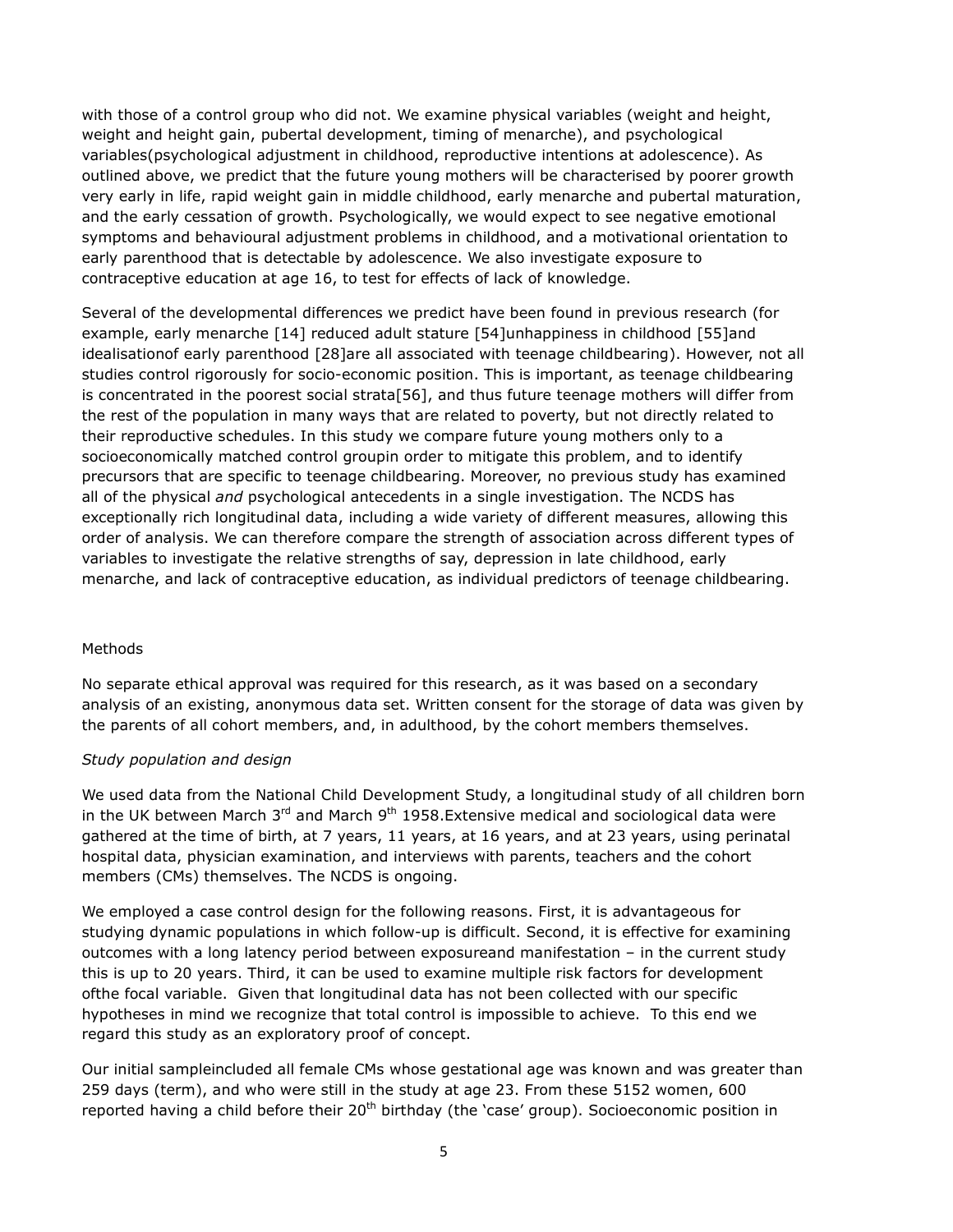1958 was primarily measured using the Registrar General's social class framework[57], a fivepoint scale based on occupational ranking.

To control for family socioeconomic position, we selected a set of controls such that the frequency distribution of the social class of the CM's mother's husband (variable n492), and the social class of CM's mother's father (variable n526), was the same in the case and control groups. This included selecting controls with missing values of these variables to correspond to cases with missing values. Selection of controls where there were more than needed who met the criteria was done by lowest NCDS serial number. One case could not be matched due to a unique combination of social class variables, and was excluded from the study. Thus, the 'case' and 'control' groups (n=599) are identical in terms of their distributions of household social class at the time of birth, and social class background of the CM's mother, although they are unrepresentative of the NCDS women as a whole (see table 1). The case and control groups do not differ in gestational age (cases: M 283.31, s.d. 10.35, controls: M 283.05, s.d. 9.70,  $t_{1196}$ = 0.46, n.s.).

#### Measures

#### Physical development

Our physical development measures include birthweight(oz), and weight (kgs) and height (metres) measured at the ages of 7, 11, 16 and 23. We also used these variables to calculate the gains in weight and height between 7 and 11, 11 and 16, and 16 and 23. Pubertal development was assessed at 11 and 16, with physicians assessing breast development (scale 1-5 at age 11, absent/intermediate/adult at age 16) and pubic hair (scale 1-5 at age 11, absent/sparse/intermediate/adult at age 16). We treat the age 11 pubertal development variables as continuous, and for the age 16 variables, we contrast 'adult' (the modal response) with 'non-adult' (the other options combined). Age at onset of menses is reported twice in the NCDS data: by the girl being asked during physician examination at age 16, and by mother's report in an interview at age 16. Once responses of 'Not yet started' and 'Age unknown' have been deleted from both variables, the two correlate at  $r=0.72$  (p<.001). Here, we use the mother report as it has over 100 more complete records for our case group.

#### Psychological development

At ages 7 and 11, CMs' teachers assessed their behaviour using items from the Bristol Social Adjustment Guides (BSAG)[58]. The teachers indicated whether a large number of classes of behaviour indicating poor adjustment were present (Yes=1/No=0). These ratings give an overall maladjustment score (BSAG total; higher score indicates worse adjustment), and scores for 12 sub-scales (Unforthcomingness, Withdrawal, Depression, Anxiety about acceptance by adults, Hostility towards adults, Writing off adults and standards, Anxiety about acceptance by children, Hostility towards children, Restlessness, Inconsequential behaviour, Miscellaneous symptoms, and Miscellaneous nervous symptoms). The sub-scale scores all had a strong mode at zero, and so we have treated them as dichotomous (zero score /non-zero score). The BSAG total scores did not have a mode at zero, but were skewed, and so we have square root transformed them for the purposes of t-tests.

At age 16, CMs were asked in an interview to state the ideal age to get married, and the ideal age to start a family. Responses were coded using a series of categories (16 or 17, 18 or 19, 20 or 21, 22 to 25, 26 to 30, Over 30). We have reconverted these categories into ages using category mid-points (30 for 'Over 30'), but since the resulting distribution is non-normal, we use non-parametric statistics to test for differences in these variables. In the same interview,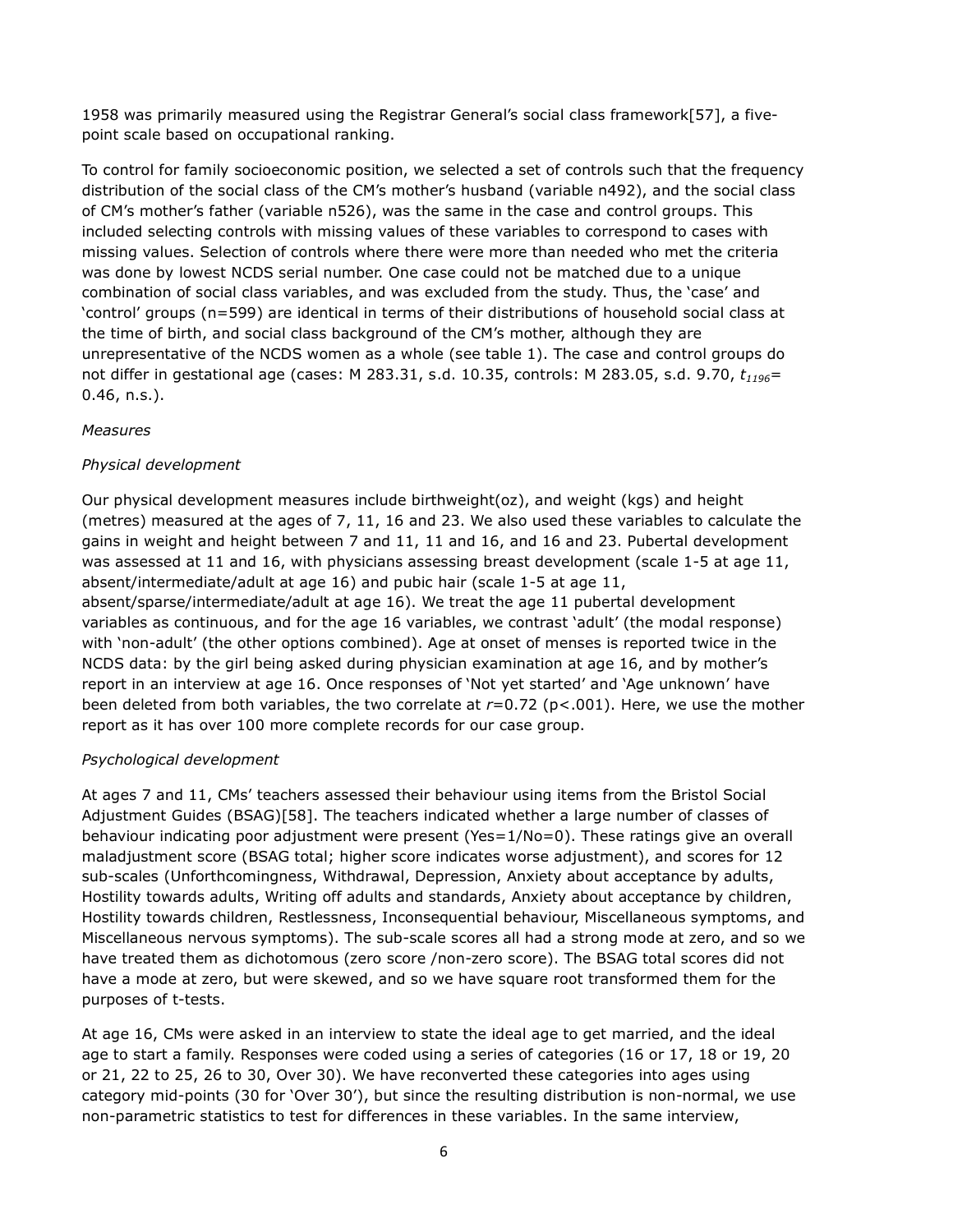CMswere asked whether they had had lessons about conception in the context of sex and relationships education at school, and whether they felt that they had been provided with enough information about conception.

#### Analysis

As our design controls for socioeconomic position, and the CMs do not differ in age, our statistical analyses are very simple. We compare variables between the case and control groups, reporting Odds Ratios and their confidence intervals for dichotomous variables, and t-tests or nonparametric Mann-Whitney U tests for continuous ones. We report Cohen's d[59]as a measure of effect size where appropriate. Note that we do not use paired statistics. Since around one hundred and fifty cases have a father and a maternal grandfather from class III, for example, it would be arbitrary to match each case to one particular control for statistical purposes (and there would be many thousands of equally valid matchings). Instead, our design ensures that the overall socioeconomic profiles of the case and control groups do not differ, but the comparisons are between the group means or frequencies.

#### Results

#### Growth and physical development

The cases were on average significantly lighter than the controls at birth (table 2), and tended to be lighter at age 7 (p=0.06). All differences in weight and also in weight gain were nonsignificant after age 7. The cases were significantly shorter than the controls at 7 and 11, and then again at 23. The height gain 7-11 and 11-16 was no different for cases and controls (data not shown). However, the height gain between 16 and 23 was significantly less for the cases than controls ( $t_{788}$ = -4.49, p < 0.01, d = -0.32). The mean height gain 16-23 for the cases was 0.7cms, compared to 1.5cms for the controls.

There was no difference in ratings of breast or pubic hair development at age 11 between cases and controls ( $t_{946}$  = -0.92, n.s.;  $t_{945}$  = 0.05, n.s.). However, at age 16, cases were more likely to be judged to have adult breasts than the controls (marginally significant:  $OR = 1.34$ , 95% CI  $1.00-1.81$ ,  $p = 0.05$ ). The odds of being judged to have adult pubic hair were not significantly different between cases and controls (OR =  $1.18$ , 95% CI 0.88-1.57). Menarche was significantly earlier in the cases than controls ( $t_{859}$  = -3.35, p < 0.01,  $d$  = -0.23; table 2), with a mean difference of 0.29 years.

#### Psychological development

At age 7, the cases had higher total BSAG scores than the controls ( $t_{1095} = 5.77$ ,  $p < 0.01$ ,  $d =$ 0.35). At age 11, the difference had become more marked  $(t_{1034} = 7.25, p < 0.01, d = 0.45)$ . Table 3 shows the odds ratios for having a non-zero score on each of the BSAG sub-scales. At age 7, cases were significantly more likely to have a non-zero score than controls for Unforthcomingness, Depression, Hostility towards adults, Writing off adults and standards, Inconsequential behaviour, and Miscellaneous symptoms. At age 11, cases were significantly more likely to have a non-zero score than controls on all sub-scales except for Withdrawal and Anxiety about acceptance by adults. Effect sizes for the BSAG sub-scales were generally substantial, with a mean OR of 1.82 at age 11 (table 3).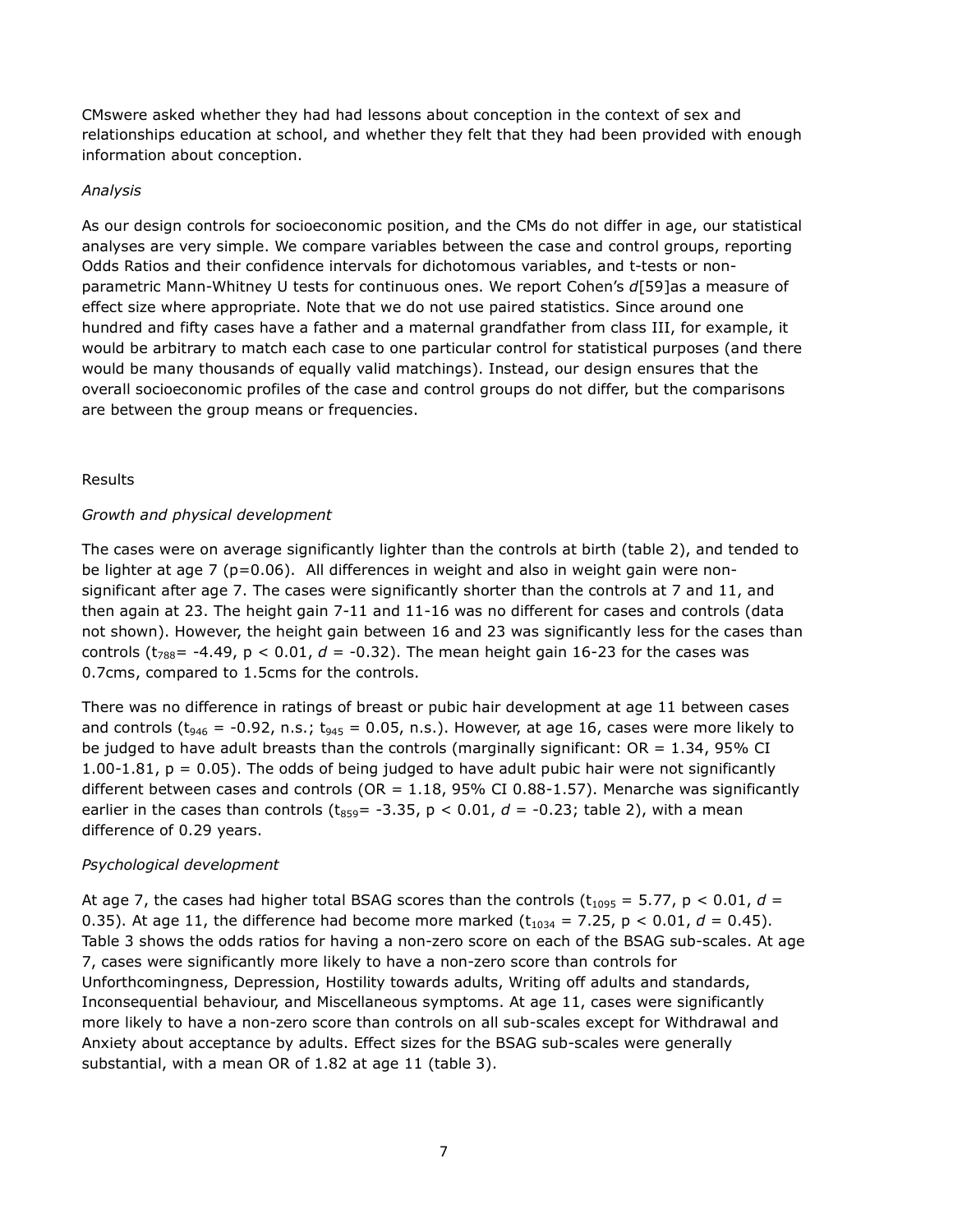The case group gave a significantly lower mean ideal age for marriage than the controls (table 4; Mann-Whitney U test: z=7.77, p<0.01). The case group also had significantly lower mean ideal ages for starting a family than the controls (Mann-Whitney U test: z=7.07, p<0.01). Within the case group, 15.8% reported having had no sex education lessons about conception, compared to 12.8% of the controls (difference not significant: OR 1.28, 95% CI 0.87-1.89). Asked whether they needed more information about conception, 34.3% of the cases answered 'yes' or 'maybe'. This compared to 30.7% of the matched controls (difference not significant: OR 1.12, 95% CI 0.95-1.49).

#### Discussion

Our results indicatethat the differences between British women who initiate childbearing early, and their peers who do not, are apparent well before adolescence. Future young mothers in the NCDS cohort were significantly lighter than their peers at birth, and by age 7, lagged behind their peers in terms of height. Between 7 and 16, future young mothers caught up somewhat in terms of height, and particularly in terms of weight, though the difference in weight gain between 7 and 16 was not statistically significant. We note the similarity here to the growth profile of those at risk for cardiovascular and metabolic problems later in life; low weight at birth and in early childhood, followed by relatively rapid weight gain in middle childhood [60]. Thus, accelerated reproductive schedules may have similar developmental origins. Our future young mothers also showed signs of accelerated pubertal maturation, with more adult breast development at 16, and an average age at menarche around 4 months younger than the controls. They also gained very little height after 16 compared to their peers, suggesting early termination of growth and an accelerated transition from adolescence to adulthood. The effect sizes for physical differences between future young mothers and controls were generally small [59], with the difference in timing of menarche providing the largest effect.

The psychological variables reveal increased levels of emotional and behavioural disturbance at age 7 and, more strongly, at age 11. In contrast to the physical differences, the effect sizes for the psychological variables are substantial, with the odds of depression and hostility at age 11, for example, being over twice as high in the future young mothers as in the control group. Previous research has found that conduct disorder, but not affective problems such as depression, in adolescence, are predictive of teenage pregnancy[52]. However, using a psychological assessment in childhood, we found that both conduct problems and affective problems were more prevalent in future young mothers than in controls. In fact, increased emotional and behavioural disturbance in the future young mothers was consistent across all the subscales of the BSAG at age 11.Coupled with this was an idealisation of earlier marriage and earlier childbearing by age 16. Thus, the psychological variables suggest a picture of poor adjustment and negative emotionality in mid- to late- childhood, associated with a tendency to reproduce young thatis already in place by age 16. This evidence accords with recent qualitative studies, which have suggested that unhappiness in childhood is often a precursor to teenage motherhood, and that it is generally experienced as a positive life development [4,5,61].

The pattern of psychological development – unhappiness in childhood alongside a desire for parenthood - neatly mirrors the physical one of poorer childhood growth, but precocious development at and after puberty. Taken together, the physical and psychological trajectories are consistent with the idea of a facultative accelerated reproductive strategy being triggered by adverse early experience [31]. However, we note that with our current data, we can only document the different developmental trajectory of future young mothers; we cannot separate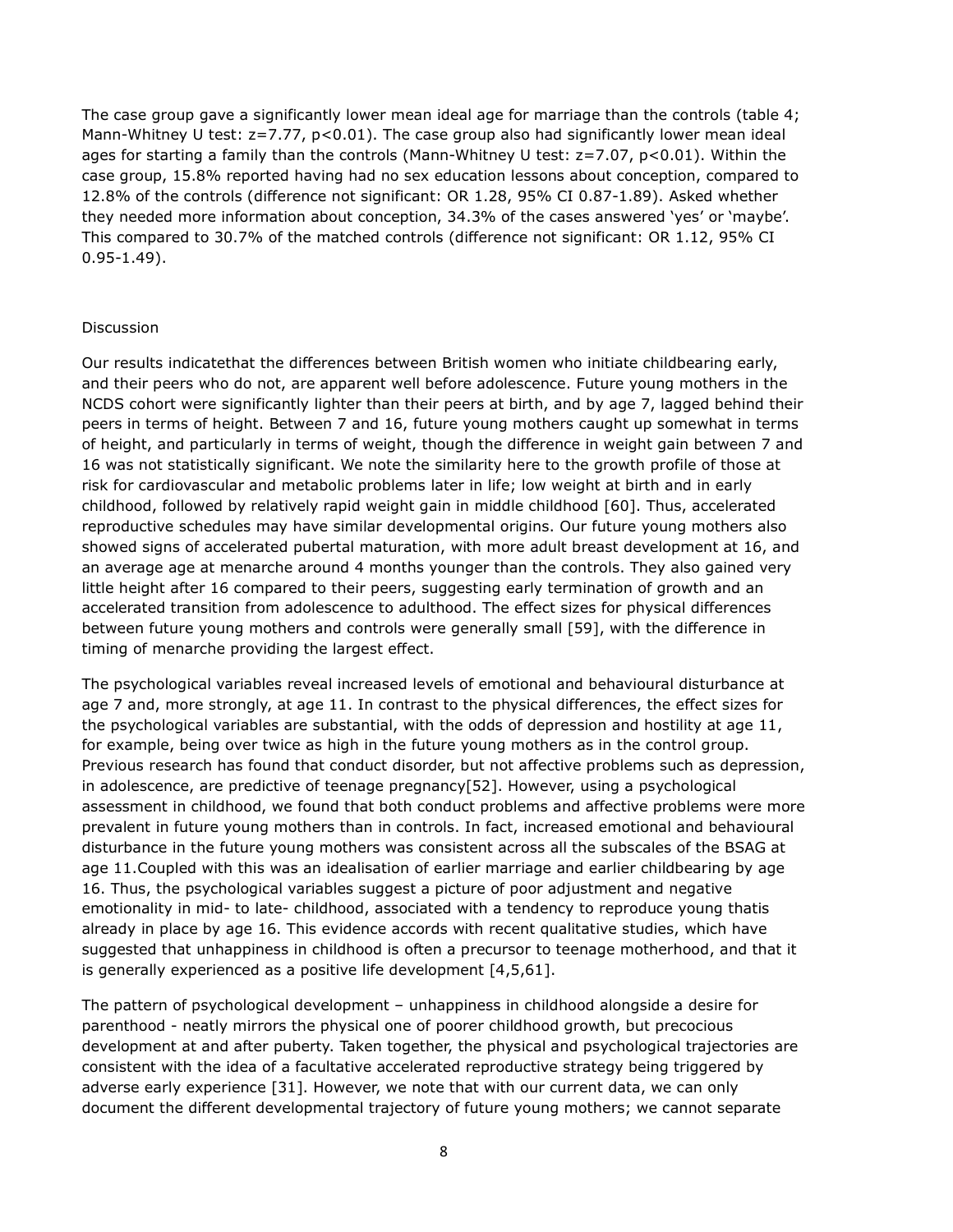out the possible genetic and environmental influences causing it. There is good evidence for both genetic and environmental influences on, for example, age at menarche [36,41], and Gene X Environment interactions are also likely to be important.

We should note by way of caution that the case-control comparisons reported here aggregate all the future young mothers together, and all the controls together. Thus, our analyses do not reflect the fact that there may be multiple pathways to teenage childbearing. Some cases of teenage childbearing may indeed reflect lack of contraceptive education; our results merely show that this is not generally the case in this cohort. Moreover, we have not discriminated the possibility that, for example, one subset of teenage conceptions is preceded by depression in childhood, whilst a different subset is preceded by early menarche, from the possibility that depression in childhood causes early menarche which leads to early parenthood. Our data are also relatively old, with the NCDS young mothers having their babies in the 1970s. Although the UK rate of teenage childbearing has declined since that time [28], there is no reason to believe that fundamental socioeconomic or psychosocial determinants have altered significantly in recent decades[62].Indeed, one influential study of teenaged mothers in contemporary Britain noted that they continue to experience difficulties similar to those reported for earlier cohorts. Moffitt[63]reported that mothers who gave birth at or before age 20 were more socioeconomically deprived, had reduced human and social capital and experienced significantly more mental health problems than mothers who delayed childbearing.

The current research is valuable for two reasons. First, it allows us to clearly identify individuallevel developmental precursors of early childbearing, above and beyond socioeconomic background. Our results suggest that young women who physically mature earlier in comparison to their peers, and especially those whose emotional and behavioural adjustment before puberty is poor, are at substantially increased likelihood of seeking early parenthood. Second, it has implications for the design of interventions. One of the few respects in which the future young mothers did not, on aggregate, differ significantly from the controls is in their exposure to sex education lessons about conception, or their satisfaction with those lessons (cf. [1]). Moreover, the finding that future young mothers had earlier ideal ages for parenthood undermines the view that teenage pregnancy is generally caused by mistakes stemming from poor contraceptive skills. Instead, teenage childbearing generally occurs in the context of early target ages for conception, and stands at the culmination of a long developmental trajectory thatbegins as early as in utero. It is quite plausible that interventions thatimprove birthweight or early growth, or reduce emotional distress in childhood, would disrupt this developmental trajectory, and have the eventual effect of reducing teenage pregnancy rates, whilst merely improving knowledge of contraception is unlikely to have much effect. This suggestion is borne out by the literature on the effectiveness of different kinds of intervention programme, which shows that interventions aimed at increasing childhood well-being do tend to have an impact[55], whereas sex education programmes aimed at adolescents do not [10–12].

#### Acknowledgements

The NCDS is run by the Centre for Longitudinal Studies, Institute of Education, London (www.cls.ioe.ac.uk), and data are made available to registered researchers via the UK Data Archive (www.data-archive.ac.uk).

We should like to thank two anonymous reviewers for useful comments made on an earlier draft of this paper, and also the editorial team for their useful input.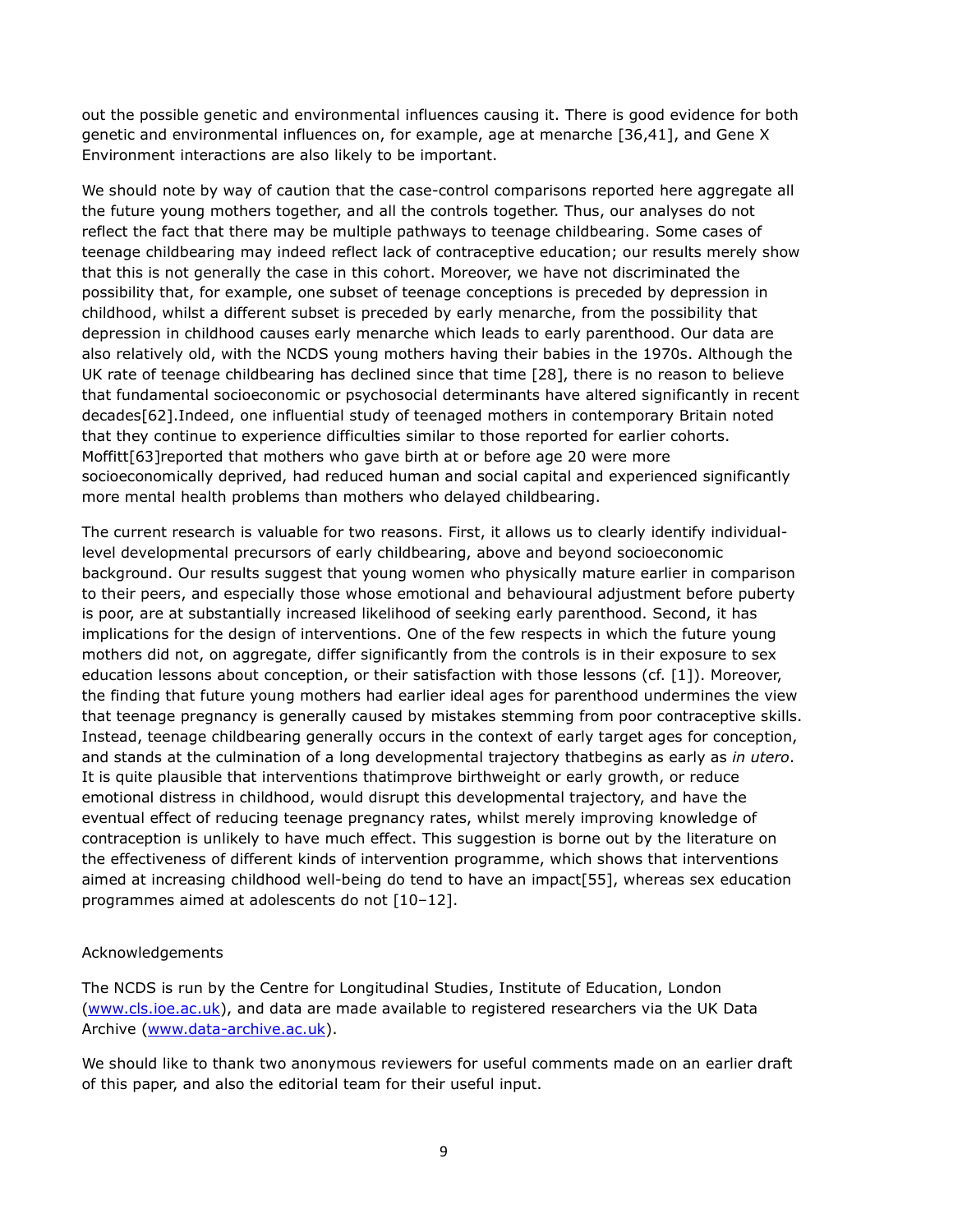Author contributions Conceived the study: DN TED DAC; Obtained and screened data: DNDAC; Analysed data DN; Wrote and revised the paper DN TED DACPDMD.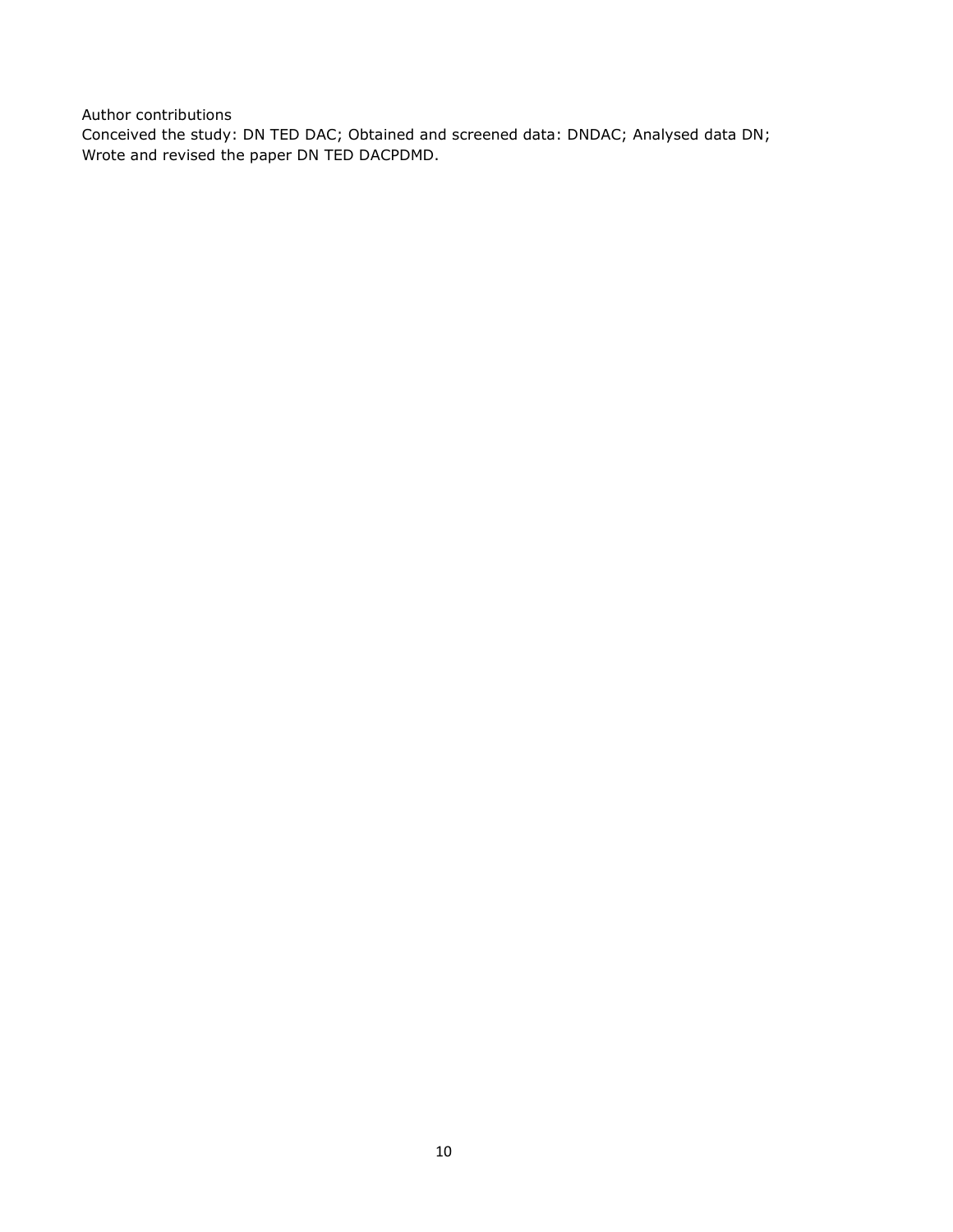Table 1. Frequencies (percentages) of different social classes of mother's husband, and mother's father, in the case and control groups, and in women meeting the inclusion criteria from the NCDS cohort as a whole.

| Class category     |              | Whole cohort |                 | Cases & controls |
|--------------------|--------------|--------------|-----------------|------------------|
| Mother's husband   |              |              |                 |                  |
| I                  | 229          | (4.4)        | 3               | (0.5)            |
| $\rm II$           | 687          | (13.3)       | 35              | (5.8)            |
| III                |              | 3010 (58.4)  |                 | 346 (57.8)       |
| IV                 | 601          | (11.7)       |                 | 105 (17.5)       |
| V                  | 409          | (7.9)        | 70              | (11.7)           |
| <b>Students</b>    | 4            | (0.1)        | 0               | (0)              |
| Single, dead, away | 114          | (2.2)        | 25 <sub>2</sub> | (4.2)            |
| Retired            | $\mathbf{1}$ | (0.01)       | 0               | (0)              |
| Missing data       | 97           | (1.9)        | 15              | (2.5)            |
| Mother's father    |              |              |                 |                  |
| I                  | 115          | (2.2)        | 3               | (0.5)            |
| $_{\rm II}$        | 673          | (13.1)       | 47              | (7.9)            |
| $\;$ III           |              | 2266 (44.0)  |                 | 236 (39.4)       |
| IV                 | 633          | (12.3)       |                 | 103 (17.2)       |
| V                  | 586          | (11.4)       | 95              | (15.9)           |
| Unemployed, sick   | 36           | (0.7)        | $\mathbf{3}$    | (0.5)            |
| Dead, away         | 394          | (7.7)        | 52              | (8.7)            |
| Retired            | 60           | (1.2)        | 6               | (1.0)            |
| Missing data       | 289          | (7.6)        | 54              | (9.0)            |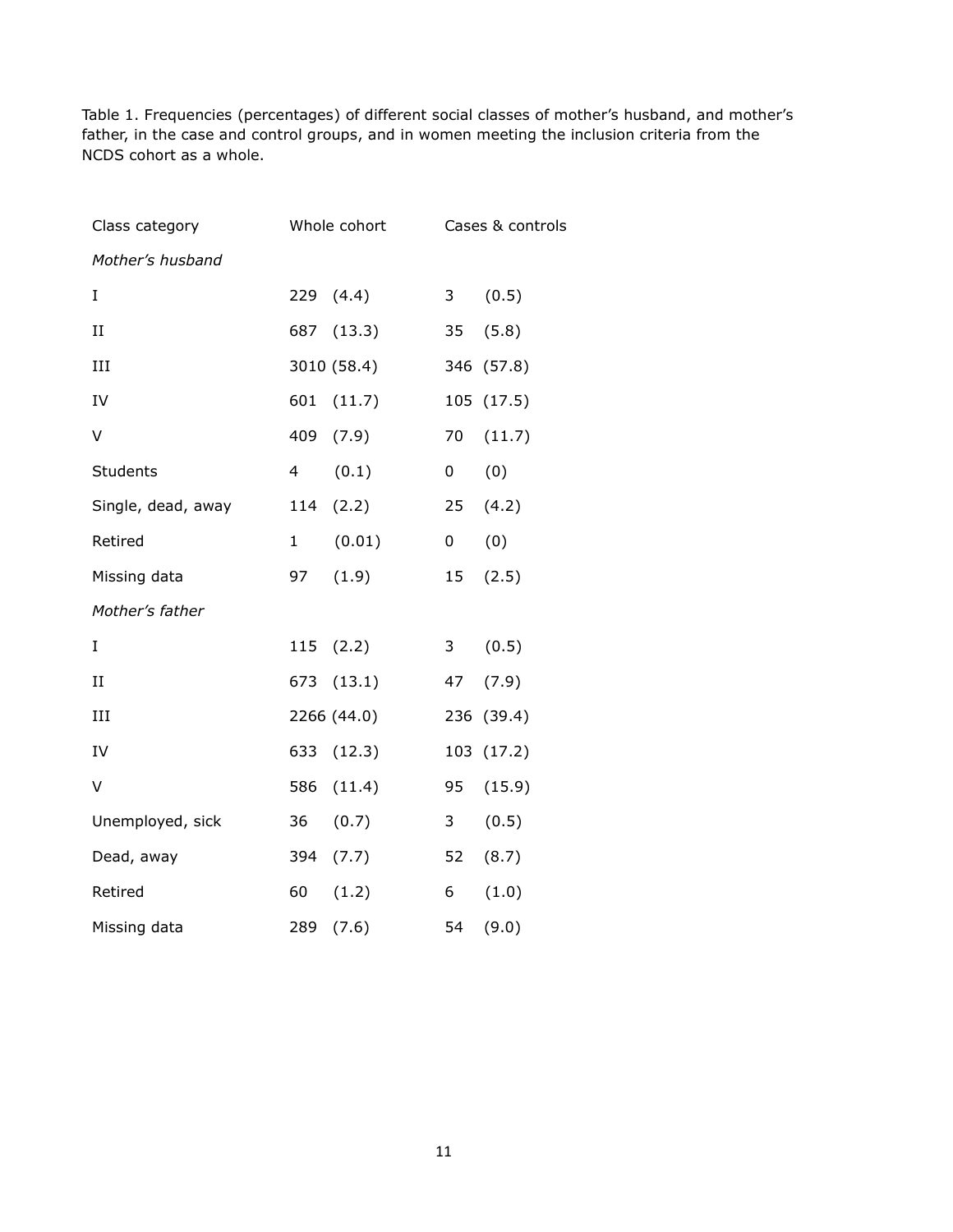Table 2. Comparison of the case and control groups for physical development variables. Given are descriptive statistics for each group (means and standard deviations or frequencies, as appropriate), and effect size of the case-control comparison (Cohen's d or Odds Ratio, as appropriate).

| Measure                       | <b>NCDS</b><br>variable | Cases                        | Controls                     | Effect size |
|-------------------------------|-------------------------|------------------------------|------------------------------|-------------|
| Birthweight (oz)              | n574                    | 114.81 (6.93)                | 116.81 (16.91)               | $-0.12*$    |
| Weight, age 7 (kg)            | dvwt07                  | 23.12 (3.46)                 | 23.55 (3.68)                 | $-0.12$     |
| Weight, age 11 (kg)           | dvwt11                  | 36.73 (7.69)                 | 37.54 (7.52)                 | $-0.11$     |
| Weight, age 16 (kg)           | dvwt16                  | 54.52 (8.83)                 | 54.19 (8.29)                 | 0.04        |
| Weight, age 23 (kg)           | dvwt23                  | 58.16 (10.03)                | 58.37 (8.96)                 | $-0.02$     |
| Height, age 7 (m)             | dvht07                  | 1.208 (0.057)                | 1.220 (0.060)                | $-0.21*$    |
| Height, age 11 (m)            | $d$ vht $11$            | 1.436 (0.071)                | 1.447 (0.073)                | $-0.15*$    |
| Height, age 16 (m)            | dvht16                  | 1.600 (0.061)                | 1.607 (0.064)                | $-0.11$     |
| Height, age 23 (m)            | dvht23                  | 1.605 (0.065)                | 1.621 (0.069)                | $-0.25*$    |
| Breast development,<br>age 11 | n1531                   | 1.98(0.93)                   | 2.04(0.95)                   | $-0.06$     |
| Pubic hair, age 11            | n1532                   | 1.86(0.93)                   | 1.86(0.89)                   | $\pmb{0}$   |
| Breast development,<br>age 16 | From n2005              | Adult 258 /<br>Non-adult 111 | Adult 268 /<br>Non-adult 155 | OR 1.34*    |
| Pubic hair, age 16            | From n2006              | Adult 222 /<br>Non-adult 133 | Adult 244 /<br>Non-adult 172 | OR 1.18     |
| Age at menarche               | From n2648              | 12.57 (1.33)                 | 12.86 (1.25)                 | $-0.23*$    |

 $*$  p<0.05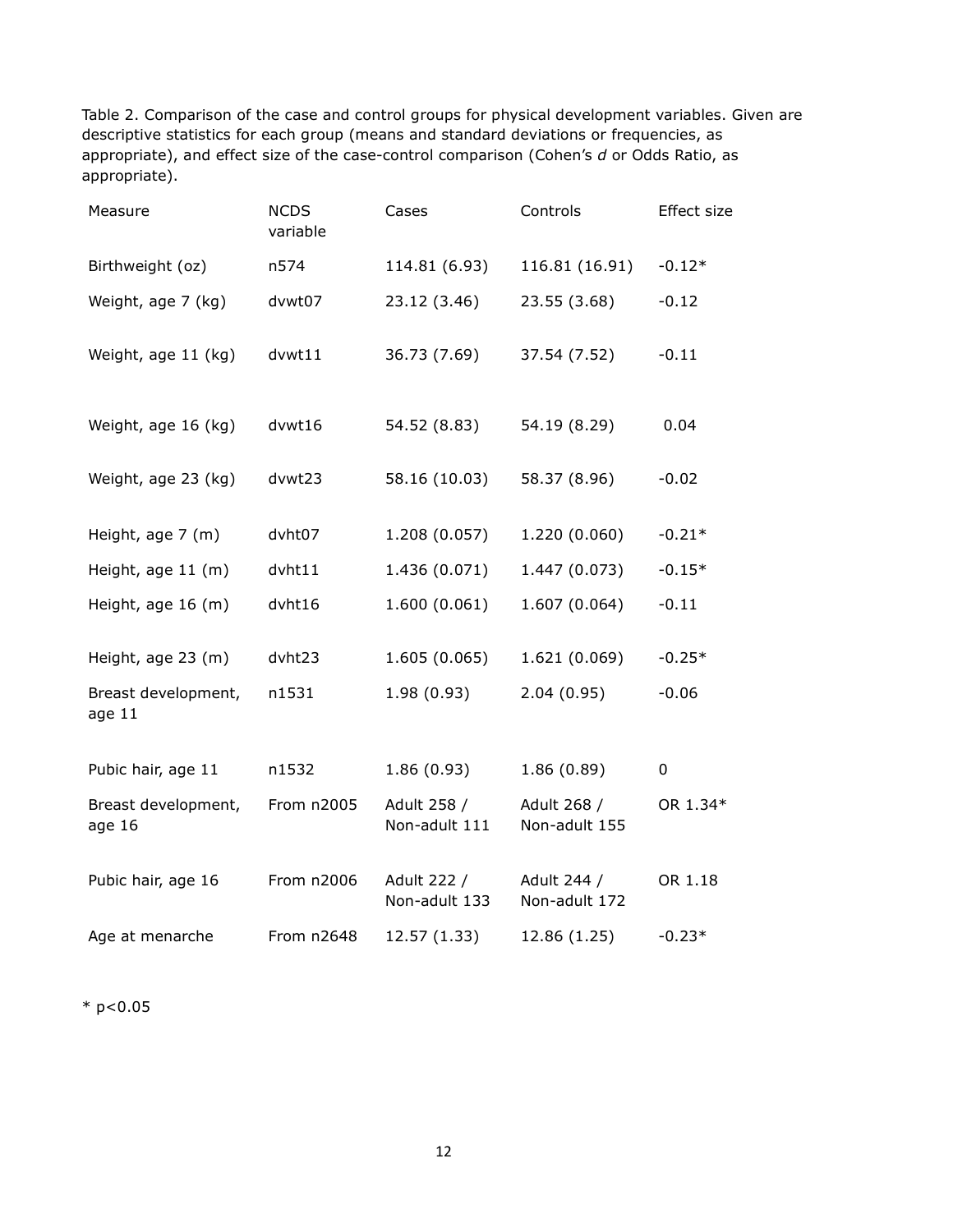Table 3. Odds ratios (95% confidence intervals) for receiving a non-zero score on each of the BSAG sub-scales, for cases versus controls, at ages 7 and 11.

| Scale                  | Age 7                | Age 11               |
|------------------------|----------------------|----------------------|
| Unforthcomingness      | $1.50*(1.18-1.90)$   | $1.30*(1.02-1.66)$   |
| Withdrawal             | $1.00(0.72-1.38)$    | $1.34(0.99-1.83)$    |
| Depression             | $1.64*$ (1.29-2.09)  | $2.28*(1.78-2.93)$   |
| Anxious accept. adults | $1.11(0.87-1.41)$    | $1.29$ $(0.99-1.67)$ |
| Host, adults           | $1.95*$ (1.49-2.56)  | $2.00*(1.52-2.62)$   |
| Writing off adults     | $1.79*$ (1.32-2.19)  | $1.54*(1.20-1.97)$   |
| Anxious children       | $1.11$ $(0.78-1.72)$ | $1.59*$ (1.12-2.25)  |
| Host. children         | $1.22$ (0.90-1.72)   | $2.62*(1.87-3.68)$   |
| Restlessness           | $1.30(0.94-1.79)$    | $2.43*(1.67-3.34)$   |
| Incons. behaviour      | $1.68*(1.32-1.85)$   | $1.75*$ (1.37-2.24)  |
| Misc. symptoms         | $1.45*$ (1.13-1.85)  | $1.69*$ (1.31-2.17)  |
| Misc. nervous          | $1.12$ $(0.74-1.70)$ | $1.97*$ (1.19-3.26)  |

\* p< 0.05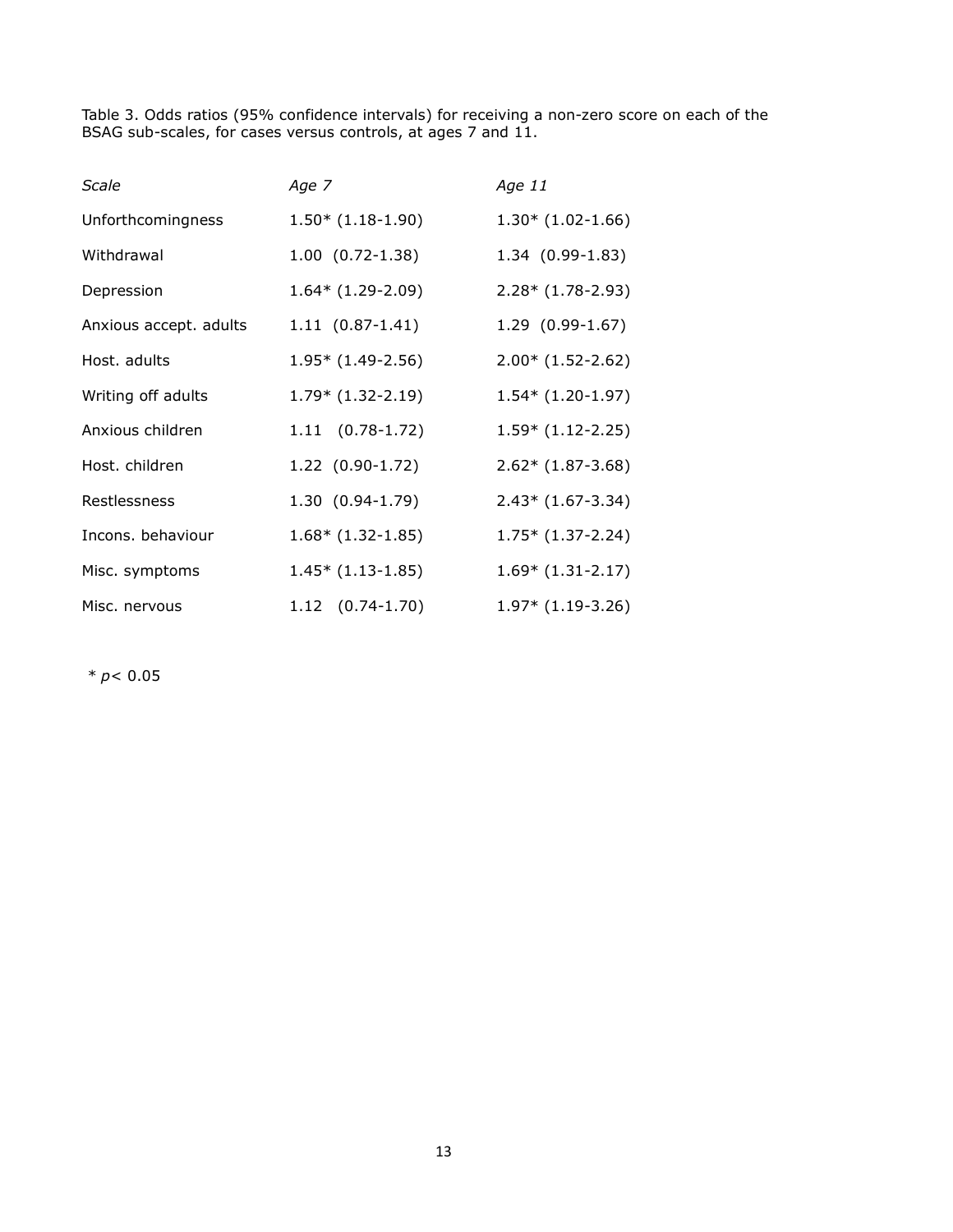Table 4. Comparison of the case and control groups for psychological development variables. Given are descriptive statistics for each group (means and standard deviations or frequencies, as appropriate), and effect size of the case-control comparison (Cohen's d or Odds Ratio, as appropriate).

| Variable                               | NCDS variable | Cases                           | Controls            | Effect size |
|----------------------------------------|---------------|---------------------------------|---------------------|-------------|
| <b>BSAG</b> total<br>score, age 7      | n455          | 9.08(8.29)                      | 6.62(7.36)          | $0.35*$     |
| <b>BSAG</b> total<br>score, age 11     | n1008         | 10.17 (9.53)                    | 6.43(7.10)          | $0.45*$     |
| Ideal age for<br>marriage              | From n2809    | 20.66 (2.54)                    | 21.81 (2.26)        | $-0.48*$    |
| Ideal age for<br>family                | From n2810    | 22.67 (2.75)                    | 23.96 (2.55)        | $-0.49*$    |
| No lessons<br>about<br>conception      | From n2825    | Yes 63 / No 335 Yes 58 / No 396 |                     | OR 1.28     |
| Needs more info<br>about<br>conception | From n2858    | Yes 129 / No<br>247             | Yes 135 / No<br>305 | OR 1.12     |

 $*$  p< 0.05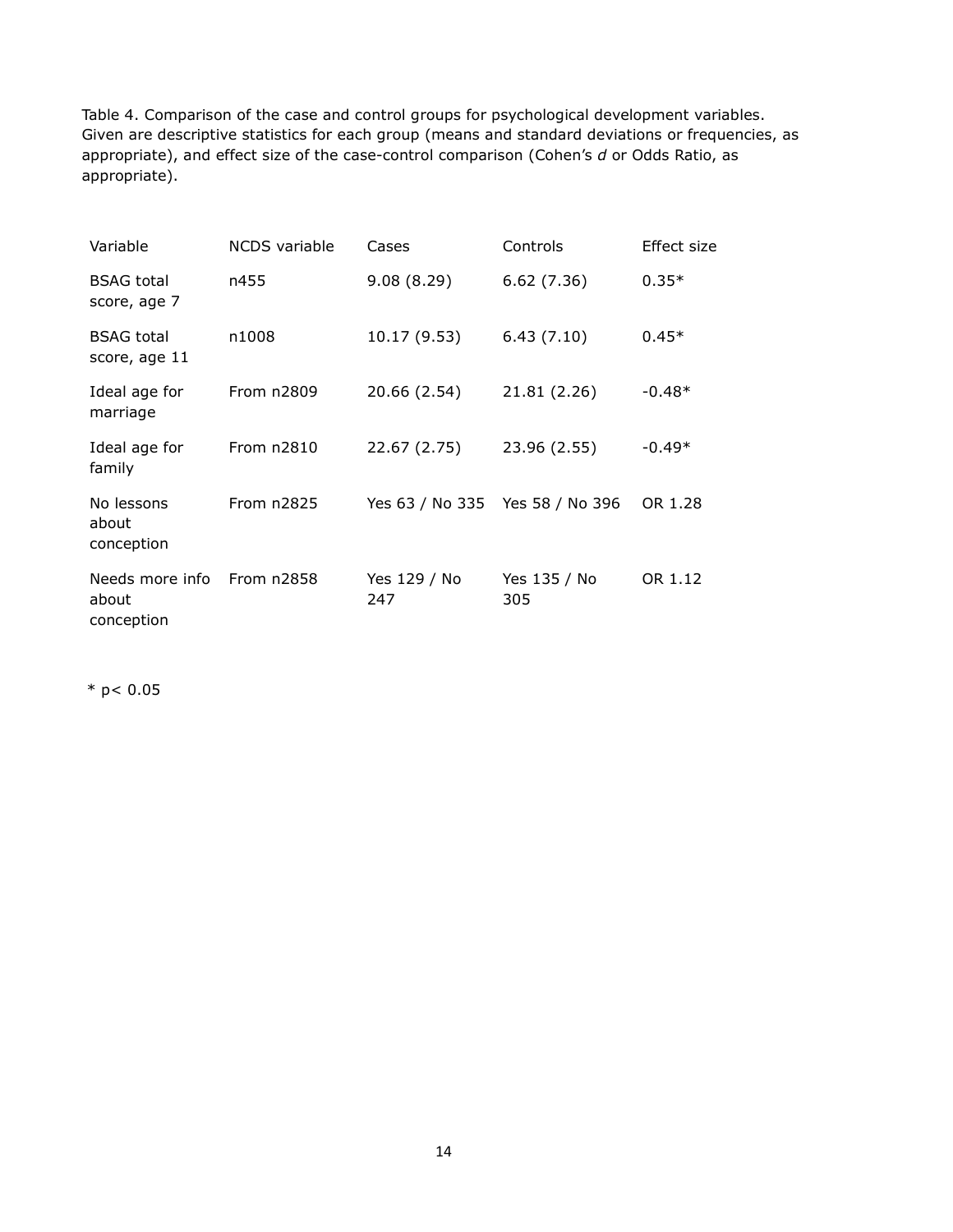#### References

- 1 Allen, E., Bonell, C., Strange, V., Copas, A., Stephenson, J., Johnson, A. M. & Oakley, A. 2007 Does the UK government's teenage pregnancy strategy deal with the correct risk factors? Findings from a secondary analysis of data from a randomised trial of sex education and their implications for policy. Journal of Epidemiology and Community Health 61 , 20–27. (doi:10.1136/jech.2005.040865)
- 2 SEU 1999 Teenage Pregnancy. London: Social Exclusion Unit/HMSO.
- 3 Paranjothy, S., Broughton, H., Adappa, R. & Fone, D. 2009 Teenage pregnancy: who suffers? Archives of Disease in Childhood 94, 239-45. (doi:10.1136/adc.2007.115915)
- 4 Arai, L. 2009 Teenage Pregnancy: The Making and Unmaking of a Problem. Bristol: Policy Press.
- 5 Duncan, S. 2007 What's the problem with teenage parents? And what's the problem with policy? Critical Social Policy27, 307–334. (doi:10.1177/0261018307078845)
- 6 Geronimus, A. T., Korenman, S. & Hillemeier, M. M. 1994 Does Young Maternal Age Adversely Affect Child Development? Evidence from Cousin Comparisons in the United States. Population and Development Review20, 585–609. (doi:10.2307/2137602)
- 7 Wight, D. & Abraham, C. 2000 From psycho-social theory to sustainable classroom practice: developing a research-based teacher-delivered sex education programme. Health Education Research 15 , 25–38. (doi:10.1093/her/15.1.25)
- 8 Harvey, N. & Gaudoin, M. 2007 Teenagers requesting pregnancy termination are no less responsible about contraceptive use at the time of conception than older women. BJOG/: an international journal of obstetrics and gynaecology $114$ , 226-9. (doi:10.1111/j.1471-0528.2006.01202.x)
- 9 Seamark, C. 2001 Design or accident? The natural history of teenage pregnancy. Journal of the Royal Society of Medicine 94, 282-285.
- 10 DiCenso, A., Guyatt, G., Willan, A. & Griffith, L. 2002 Interventions to reduce unintended pregnancies among adolescents: systematic review of randomised controlled trials. BMJ324.
- 11 Henderson, M., Wight, D., Raab, G. M., Abraham, C., Parkes, A., Scott, S. & Hart, G. 2007 Impact of a theoretically based sex education programme (SHARE) delivered by teachers on NHS registered conceptions and terminations: final results of cluster randomised trial. BMJ334.
- 12 Stephenson, J., Strange, V., Allen, E., Copas, A., Johnson, A., Bonell, C., Babiker, A., Oakley, A. & Team, the R. S. 2008 The Long-Term Effects of a Peer-Led Sex Education Programme (RIPPLE): A Cluster Randomised Trial in Schools in England. PLoS Med5, e224.
- 13 Dickins, T., Johns, S. & Chipman, A. 2012 Teenage Pregnancy in the United Kingdom: A Behavioral Ecological Perspective. Journal of Social, Evolutionary, and Cultural Psychology6, 344–359.
- 14 Nettle, D., Coall, D. a & Dickins, T. E. 2009 Birthweight and paternal involvement predict early reproduction in British women: evidence from the National Child Development Study.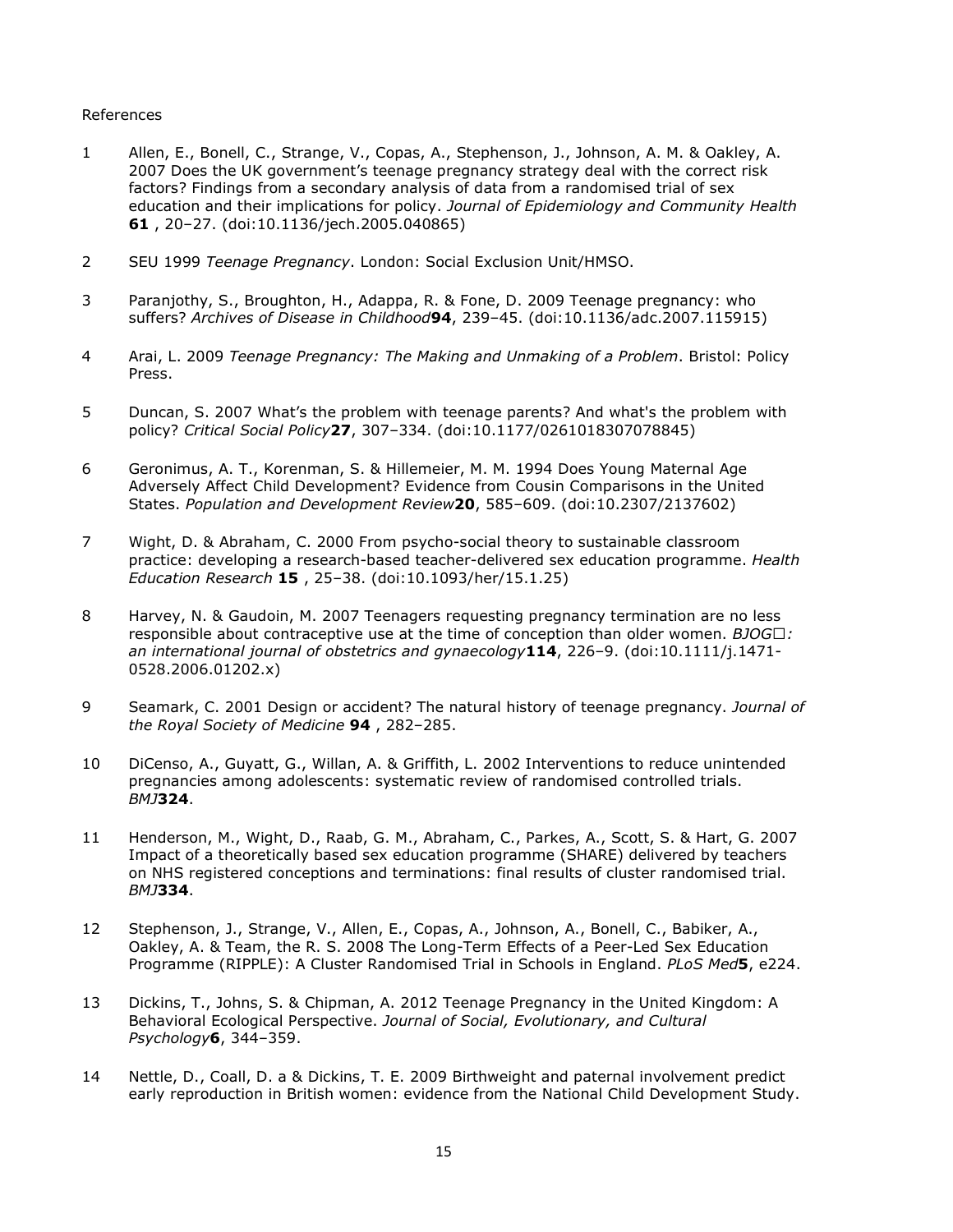American journal of human biology : the official journal of the Human Biology Council 22, 172–9. (doi:10.1002/ajhb.20970)

- 15 Buston, K., Williamson, L. & Hart, G. 2007 Young women under 16 years with experience of sexual intercourse: who becomes pregnant? Journal of Epidemiology and Community Health 61 , 221–225. (doi:10.1136/jech.2005.044107)
- 16 Stearns, S. C. 2000 Life history evolution: successes, limitations, and prospects. Die Naturwissenschaften87, 476–86.
- 17 Kaplan, H. & Gangestad, S. 2005 Life history theory and evolutionary psychology. In The handbook of evolutionary psychology (ed D. M. Buss), pp. 68–95. John Wiley and Sons. [cited 2012 Dec. 18].
- 18 Sol, D. 2009 Revisiting the cognitive buffer hypothesis for the evolution of large brains. Biology letters5, 130–3. (doi:10.1098/rsbl.2008.0621)
- 19 Stearns, S. C. 1989 The evolutionary significance of phenotypic plasticityU: phenotypic sources of variation among organisms can be described by developmental switches and reaction norms . The evolutionary significance of phenotypic plasticityU: phenotypic sources. BioScience436, 1-10.
- 20 Leimar, O. 2007 Environmental and genetic cues in the evolution of phenotypic polymorphism. Evolutionary Ecology23, 125–135. (doi:10.1007/s10682-007-9194-4)
- 21 Stearns, S. C. 1989 Trade-Offs in Life-History Evolution. Functional Ecology 3, 259-268.
- 22 Chisholm, J. S., Ellison, P. T., Evans, J., Lee, P. C., Lieberman, L. S., Ryan, A. S., Salter, E. M., Stini, W. A. & Worthman, C. M. 1993 Death , Hope , and Sex. 34, 1–24.
- 23 Kaplan, H., Hill, K. I. M., Lancaster, J. & Hurtado, A. M. 2000 A Theory of Human Life History EvolutionU: Diet, Intelligence, and Longevity. Evolutionary Anthropology: Issues, News, and Reviews9, 156–185.
- 24 Lawson, D. W. & Mace, R. 2011 Parental investment and the optimization of human family size. Philosophical transactions of the Royal Society of London. Series B, Biological sciences366, 333–43. (doi:10.1098/rstb.2010.0297)
- 25 Borgerhoff Mulder, M. 2000 Optimizing offspring: the quantity–quality tradeoff in agropastoral Kipsigis. Evolution and Human Behavior 21, 391-410. (doi:10.1016/S1090-5138(00)00054-4)
- 26 Marmot, M. 2010 Fair society, healthy lives. Public health 126 Suppl, S4-10. (doi:10.1016/j.puhe.2012.05.014)
- 27 Johns, S. E. 2011 Perceived environmental risk as a predictor of teenage motherhood in a British population. Health & place17, 122–31. (doi:10.1016/j.healthplace.2010.09.006)
- 28 Kiernan, K. E. 1997 Becoming a young parent: a longitudinal study of associated factors. The British journal of sociology<sup>48</sup>, 406-28.
- 29 Smith, D. M. & Elander, J. 2006 Effects of area and family deprivation on risk factors for teenage pregnancy among 13-15-year-old girls. Psychology, health & medicine11, 399-410. (doi:10.1080/13548500500429353)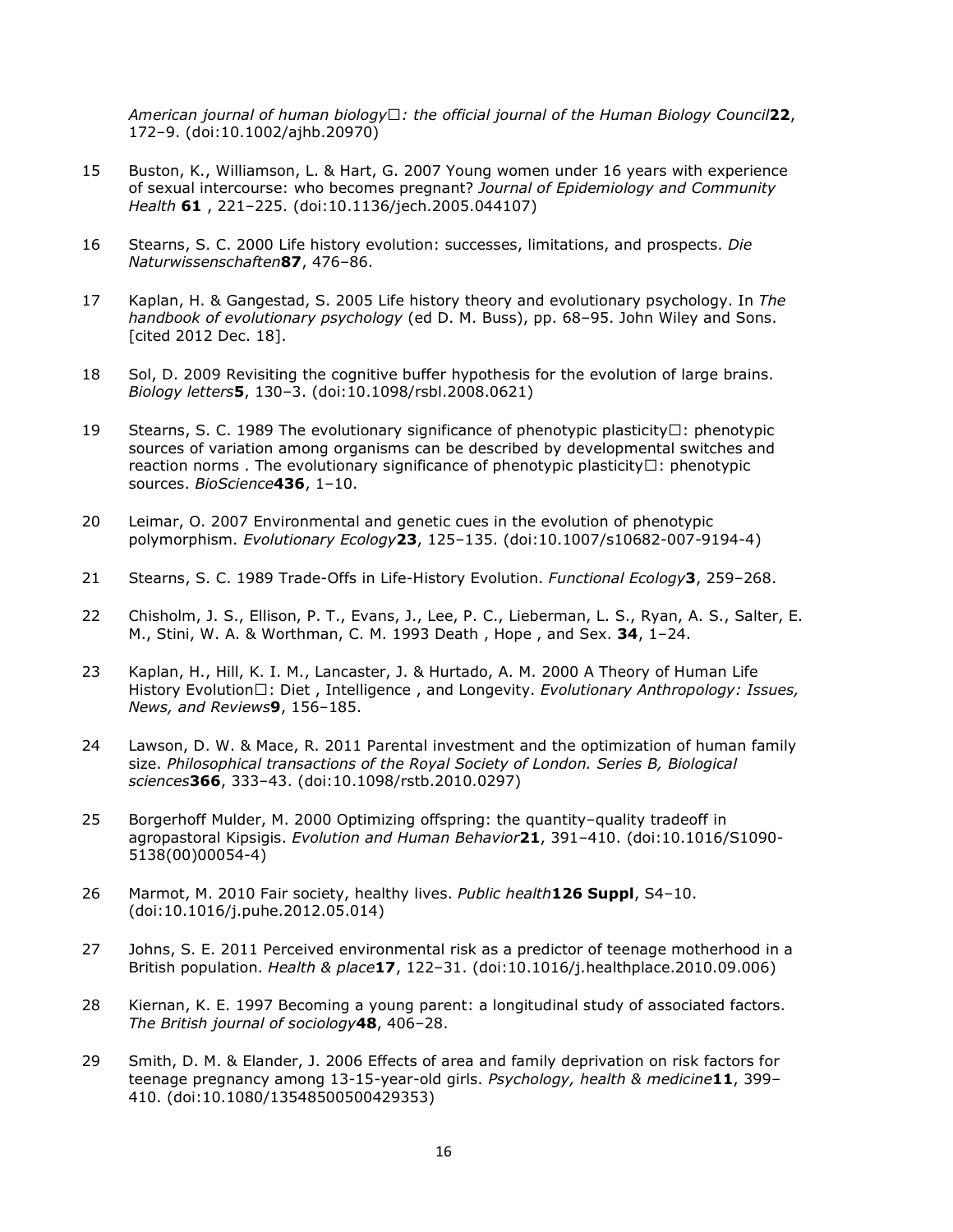- 30 Nettle, D. 2011 Flexibility in reproductive timing in human females: integrating ultimate and proximate explanations. Philosophical transactions of the Royal Society of London. Series B, Biological sciences366, 357–65. (doi:10.1098/rstb.2010.0073)
- 31 Belsky, J., Steinberg, L. & Draper, P. 1991 Childhood Experience, Interpersonal Development, and Reproductive Strategy: An Evolutionary Theory of Socialization. Child development62, 647–670.
- 32 Adair, L. S. 2001 Size at Birth Predicts Age at Menarche. Pediatrics107, e59-e59. (doi:10.1542/peds.107.4.e59)
- 33 Sloboda, D. M., Hart, R., Doherty, D. A., Pennell, C. E. & Hickey, M. 2007 Age at Menarche: Influences of Prenatal and Postnatal Growth. Journal of Clinical Endocrinology & Metabolism 92 , 46–50. (doi:10.1210/jc.2006-1378)
- 34 Opdahl, S., Nilsen, T. I. L., Romundstad, P. R., Vanky, E., Carlsen, S. M. & Vatten, L. J. 2008 Association of size at birth with adolescent hormone levels, body size and age at menarche: relevance for breast cancer risk. British journal of cancer<sup>99</sup>, 201-6. (doi:10.1038/sj.bjc.6604449)
- 35 Ellis, B. & McFadyen-Ketchum, S. 1999 Quality of Early Family Relationships and Individual Differences in the Timing of Pubertal Maturation in Girls: A Longitudinal Test of an Evolutionary Model. Journal of personality …77, 387–401.
- 36 Tither, J. M. & Ellis, B. J. 2008 Impact of fathers on daughters' age at menarche: A genetically and environmentally controlled sibling study. Developmental Psychology 44.
- 37 Bogaert, A. F. 2008 Menarche and father absence in a national probability sample. Journal of Biosocial Science40, 623–636.
- 38 Alvergne, A., Faurie, C. & Raymond, M. 2008 Developmental plasticity of human reproductive development: Effects of early family environment in modern-day France. Physiology & Behavior95, 625–632. (doi:10.1016/j.physbeh.2008.09.005)
- 39 Ellis, B. J., Bates, J. E., Dodge, K. a, Fergusson, D. M., Horwood, L. J., Pettit, G. S. & Woodward, L. 2003 Does father absence place daughters at special risk for early sexual activity and teenage pregnancy? Child development74, 801-21.
- 40 Chisholm, J., Quinlivan, J., Petersen, R. & Coall, D. 2005 Early stress predicts age at menarche and first birth, adult attachment, and expected lifespan. Human Nature16, 233-265. (doi:10.1007/s12110-005-1009-0)
- 41 Hartge, P. 2009 Genetics of reproductive lifespan. Nature Reviews Genetics41, 637-638.
- 42 Moffitt, T. E., Caspi, A., Belsky, J. & Silva, P. A. 1992 Childhood Experience and the Onset of Menarche: A Test of a Sociobiological Model. Child Development63, 47–58. (doi:10.1111/j.1467-8624.1992.tb03594.x)
- 43 Comings, D. E., Muhleman, D., Johnson, J. P. & MacMurray, J. P. 2002 Parent–Daughter Transmission of the Androgen Receptor Gene as an Explanation of the Effect of Father Absence on Age of Menarche. Child Development73, 1046-1051. (doi:10.1111/1467-8624.00456)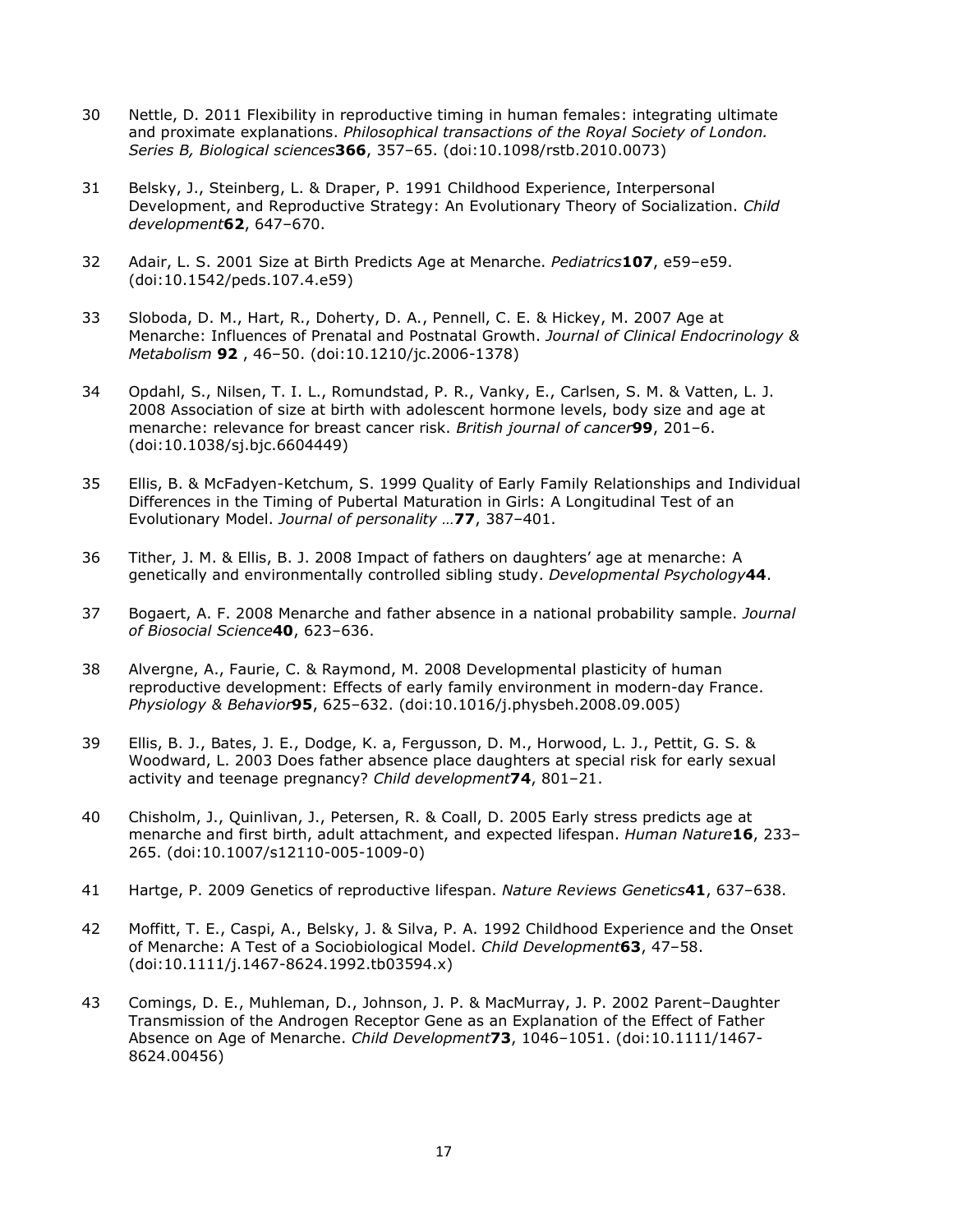- 44 Cameron, N. M., Fish, E. W. & Meaney, M. J. 2008 Maternal influences on the sexual behavior and reproductive success of the female rat. Hormones and Behavior 54, 178-184. (doi:10.1016/j.yhbeh.2008.02.013)
- 45 Cameron, N. M., Shahrokh, D., Del Corpo, A., Dhir, S. K., Szyf, M., Champagne, F. A. & Meaney, M. J. 2008 Epigenetic Programming of Phenotypic Variations in Reproductive Strategies in the Rat Through Maternal Care. Journal of Neuroendocrinology20, 795-801. (doi:10.1111/j.1365-2826.2008.01725.x)
- 46 Belsky, J. & Pluess, M. 2009 Beyond diathesis stress: differential susceptibility to environmental influences. Psychological bulletin135, 885–908. (doi:10.1037/a0017376)
- 47 Wells, J. C. K. 2010 Maternal capital and the metabolic ghetto: An evolutionary perspective on the transgenerational basis of health inequalities. American journal of human biology  $\cdot$ : the official journal of the Human Biology Council22, 1–17. (doi:10.1002/ajhb.20994)
- 48 Bogin, B. 1988 Patterns of Human Growth. Cambridge: Cambridge University Press.
- 49 Nettle, D. 2002 Women's height, reproductive success and the evolution of sexual dimorphism in modern humans. Proceedings. Biological sciences / The Royal Society 269, 1919–23. (doi:10.1098/rspb.2002.2111)
- 50 Blell, M., Pollard, T. M. & Pearce, M. S. 2008 Predictors of the age at first menarche in the Newcastle Thousand Families Study. Journal of Biosocial Science40, 563–575.
- 51 Silva, I. dos S., De Stavola, B. L., Mann, V., Kuh, D., Hardy, R. & Wadsworth, M. E. J. 2002 Prenatal factors, childhood growth trajectories and age at menarche. International Journal of Epidemiology 31 , 405–412. (doi:10.1093/ije/31.2.405)
- 52 Maughan, B. & Lindelow, M. 1997 Secular change in psychosocial risks: the case of teenage motherhood. Psychological Medicine27, 1129–1144.
- 53 Maestripieri, D., Roney, J. R., DeBias, N., Durante, K. M. & Spaepen, G. M. 2004 Father absence, menarche and interest in infants among adolescent girls. Developmental science7, 560–6.
- 54 Brennan, L., McDonald, J. & Shlomowitz, R. 2005 Teenage Births and Final Adult Height of Mothers in India, 1998-1999. Journal of Biosocial Science37, 185-191.
- 55 Harden, A., Brunton, G., Fletcher, A. & Oakley, A. 2009 Teenage pregnancy and social disadvantage: systematic review integrating controlled trials and qualitative studies. Bmj339, b4254–b4254. (doi:10.1136/bmj.b4254)
- 56 Imamura, M. et al. 2007 Factors associated with teenage pregnancy in the European Union countries: a systematic review. The European Journal of Public Health 17 , 630–636. (doi:10.1093/eurpub/ckm014)
- 57 Office for Population Censuses and Surveys 1980 Classification of occupationsand coding index.
- 58 Stott, D. H. 1965 The Social-Adjustment of Children: Manual to the Bristol Social Adjustment Guides. London: University of London Press.
- 59 Cohen, J. 1988 Statistical Power Analysis for the Behavioral Sciences. Hillsbaum N.J.: Lawrence Erlbaum Associates.